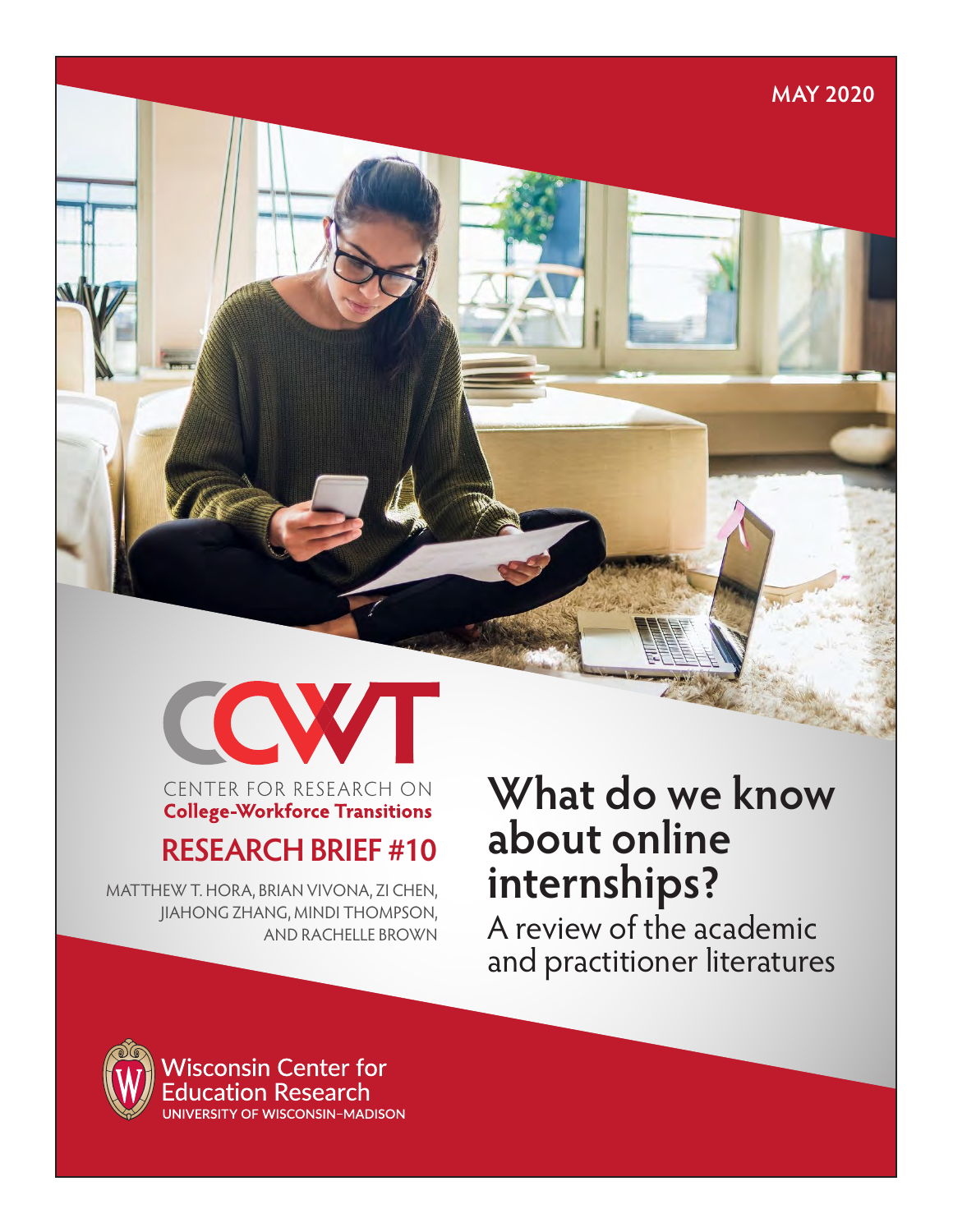## **Executive Summary**

Internships are one of the most widely promoted co-curricular experiences for college students, and the COVID-19 pandemic and resulting shelter-in-place orders led to a substantial growth in the availability and popularity of online internships. However, little is known about the impacts of online internships on student outcomes. In this literature review we present key trends and findings from the academic and practitioner literatures on online internships. Relatively little empirical research exists on online internships, but researchers have found that pre-internship orientations, self-regulated learning, sufficient technology, and effective supervision are important for successful experiences. Our review also highlights that considerable variation exists among online internships, especially with respect to the host organization (i.e., employers or third-party vendors), compliance with standards for legitimate and high-quality internships, and duration.

Ultimately, we conclude that standards articulated for "legitimate internships" by the National Association of Colleges and Employers (NACE) and for rigorous experiential learning programs by CCWT should also be applied to online and/or remote internship programs. We conclude our review with recommendations for students, postsecondary professionals, employers and higher education researchers.

**Suggested citation: Hora, M.T., Vivona, B.,Chen, Z., Zhang, J., Thompson, M., & Brown, R. (2020).** *What do we know about online internships? A review of the academic and practitioner literatures.* **Center for Research on College-Workforce Transitions Research Brief #10. University of Wisconsin-Madison.**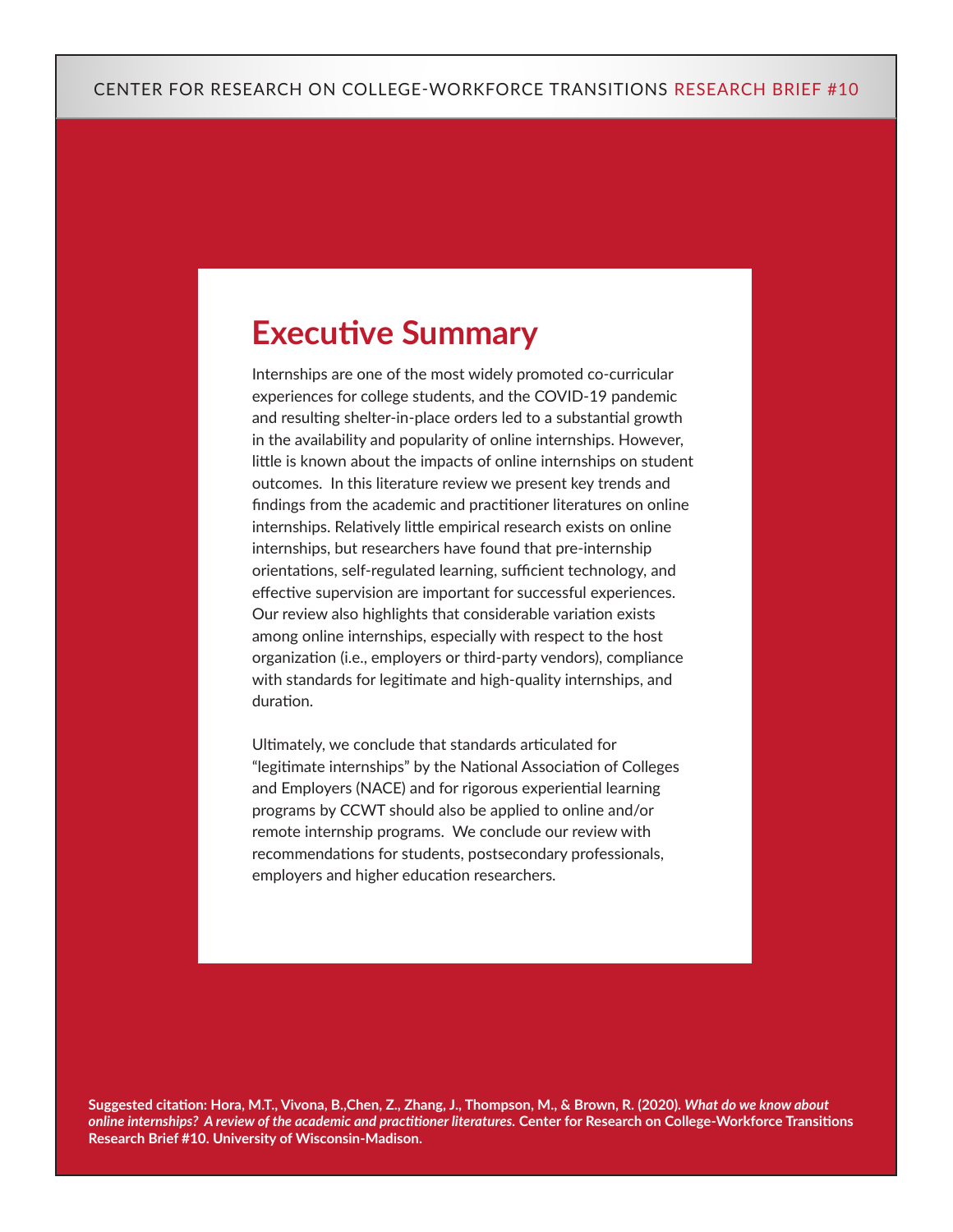## **Introduction: Why study online internships?**

Work-based learning, whether in the form of an internship or apprenticeship, is one of the most influential ideas in public higher education and workforce development policy in the early 21st century. The central idea behind advocacy for work-based learning is that hands-on experiences in authentic, real-world contexts are an important complement to academic programs and classroom teaching – an idea expressed by educational researchers and learning scientists for decades (Dewey, 1997; Resnick, 1987). In fact, internships have been designated as a "high-impact" practice that improves student engagement and academic outcomes (Kuh, 2008), leading many colleges and universities to promote or even mandate internship programs as an essential experience.

Within the universe of internship programming, which consists of a diverse range of experiences that can vary according to duration, task quality, and mentorship quality, one type of internship has been gaining in prominence in recent years – that of online or remote internships<sup>1</sup> (Hora, Wolfgram & Thompson, 2017). As the sophistication of information technology has made distance learning and work-from-home arrangements more feasible and acceptable, the number and visibility of online or remote internships has been steadily increasing. However, with the COVID-19 pandemic of early 2020 resulting in the widespread cancellation of internships due to shelterin-place orders and/or financial concerns, online internships have become the central modality of work-based learning for students around the world (Braga, 2020; Lumpkin, 2020).

**With the COVID-19 pandemic of early 2020 resulting in the widespread cancellation of internships due to shelterin-place orders and/or financial concerns, online internships have become the central modality of work-based learning for students around the world.**

However, as faculty and career advisors scramble to provide internships for their students amidst the pandemic, many are asking questions regarding how to best design and evaluate these still novel forms of work-based learning. Given the potential for online internships to become a cornerstone of experiential learning in higher education, here are some questions that students, educators, employers and policymakers should consider:

- What is an online internship and how is it similar to and different from a traditional internship?
- What does the research literature say about the impacts of online internships on student outcomes?
- What does the academic and practitioner literature say about how to design an effective and high-quality online internship?
- What should colleges, employers, and students think about as they design, promote and pursue online internship programs?

1 In this report we use the term "online internships" rather loosely to refer to programs that postsecondary institutions, employers or thirdparty vendors variously call "online," "virtual," "remote" or "micro" internships. One of the primary conclusions of the report is that in both the empirical and practitioner literatures, the term "online internship" is used far too loosely to describe programs or experiences that do not meet the criterion for high-quality internships espoused by organizations such as NACE or CCWT. However, the term is used in this report to refer to a wide range of experiences that may or may not meet these criteria in order to ease the readability of this document and maintain consistent terminology.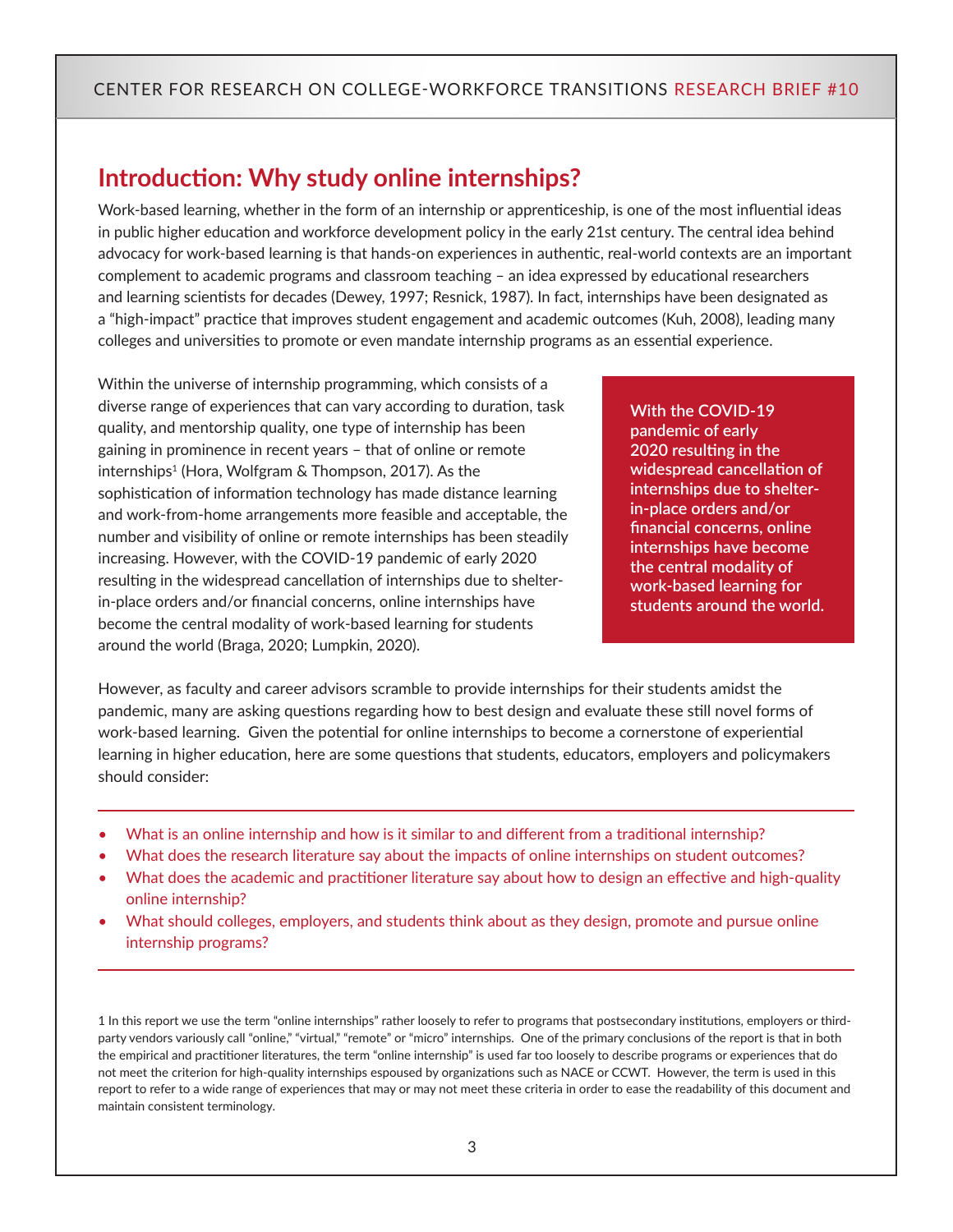These are critical questions because many state governments and institutions of higher education across the U.S. are actively developing and/or expanding online internship programs. These online internships will affect the lives of millions of college students, the companies they intern with, and the academic programs that are ultimately responsible for their education.

Yet, there is little research on online internships, and how-to guides for designing them are appearing on the Internet like mushrooms after a spring rain. While these guides may be useful, it is no exaggeration to state that the field of higher education is engaging in a massive experiment in which students are completing online internships with limited evidence to support their usefulness for students or their effectiveness in contributing to positive educational or career outcomes for college graduates. From our perspective as a research Center whose mission is to centralize student interests

**The field of higher education is engaging in a massive experiment in which students are completing online internships with limited evidence about their impacts and practical wisdom about effective program design.** 

and experiences in debates and policymaking around the college-workforce transitions, this is concerning.

In response, we have prepared this literature review of online internships as a guide for stakeholders engaged in the world of internships, to provide evidence-based tips and strategies for crafting high-quality, equitable and effective experiences for college students.

## **What is an online internship?**

Before we answer this question, it is important to consider the definition of a traditional in-person internship. This is harder than it may seem, however, because there is no single format or structure for an internship, in contrast to work-based learning programs such as student-teaching in K12 pre-service teacher training programs, where the experience is structured in accordance with state and/or professional certification requirements. While some academic programs do have criterion for approved internship programs, many do not, resulting in a situation where college internships come in all shapes and sizes.

This programmatic diversity can be seen as one of the strengths of the internship world, as they can be designed to fit the unique needs and situations of individual students (O'Neill, 2010), but some organizations – notably the Department of Education and the National Association of Colleges and Employers (NACE) - have advanced strict definitions for internship programs to address growing concerns about the legality of unpaid work and the educational value of some programs. It is instructive to consider the widely cited definition offered by NACE as we consider online internship experiences, which is grounded in the contention that, "an internship is a legitimate learning experience benefitting the student and not simply an operational work experience that just happens to be conducted by a student" (NACE, 2018).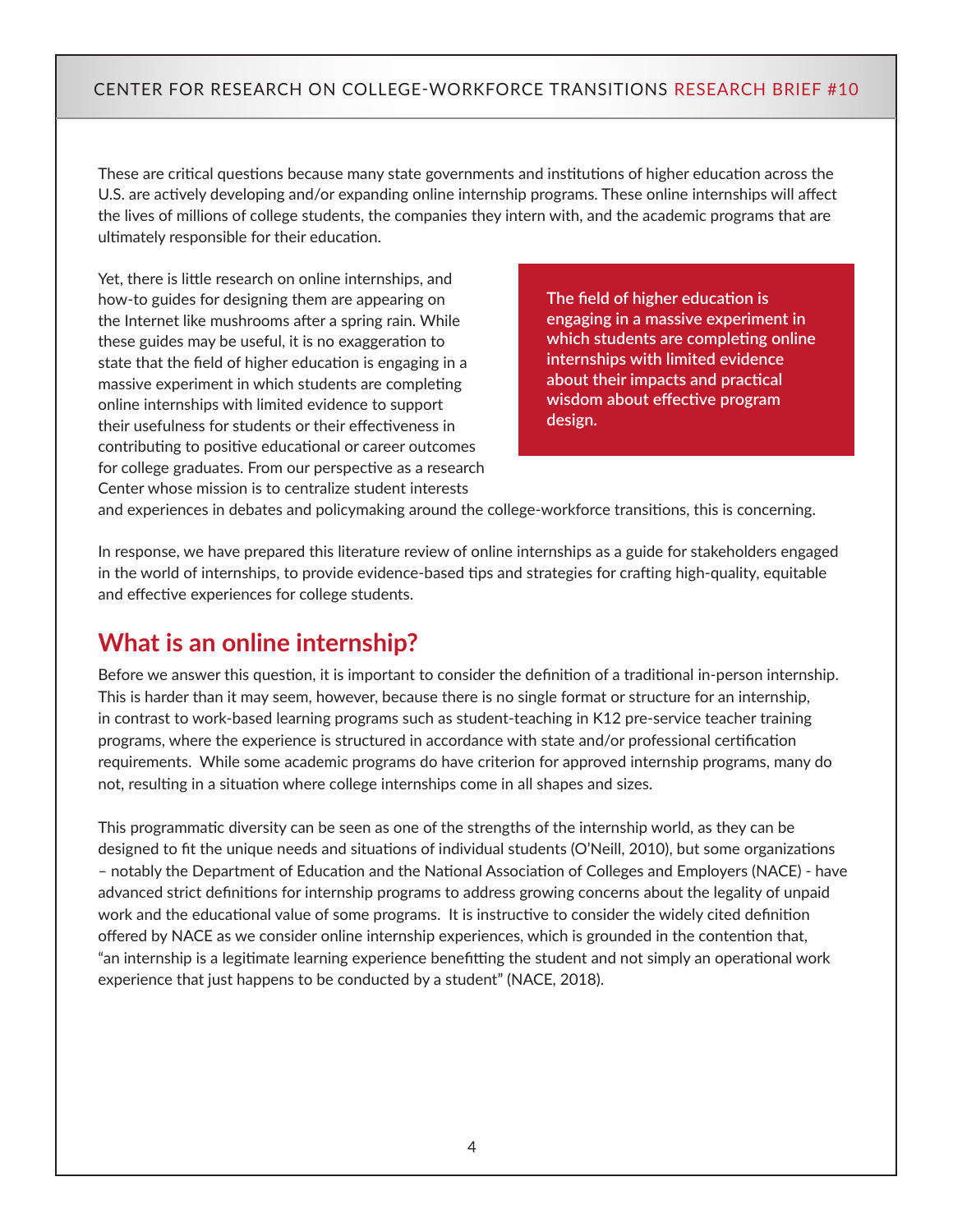**According to NACE (2018) the following criteria must be met for an experience to be considered a legitimate internship – whether offered in a traditional face-to-face modality** *or as an online or remote experience:*

- **1. The experience must be an extension of the classroom: a learning experience that provides for applying the knowledge gained in the classroom. It must not be simply to advance the operations of the employer or be the work that a regular employee would routinely perform.**
- **2. The skills or knowledge learned must be transferable to other employment settings.**
- **3. The experience has a defined beginning and end, and a job description with desired qualifications.**
- **4. There are clearly defined learning objectives/goals related to the professional goals of the student's academic coursework.**
- **5. There is supervision by a professional with expertise and educational and/or professional background in the field of the experience.**
- **6. There is routine feedback by the experienced supervisor.**
- **7. There are resources, equipment, and facilities provided by the host employer that support learning objectives/goals.**

*Source: National Association of Colleges and Employers, 2018*

While these criterion were originally articulated to identify truly educational experiences that could ethically be provided without pay, NACE (2018) also advanced their definition and criterion in order to "establish uniformity in the use and application of the term." Such clarity and consistency is important not only for students, employers and career services professionals to avoid divergent or even contradictory interpretations of the term (Silva et al., 2018), but also for researchers who frequently fail to define the term or use compound questions in surveys that ask students about their involvement in an "internship, co-op, field experience, student teaching, or clinical placement" – each of which has unique formats, regulations, and educational goals, (National Survey of Student Engagement, 2018).

In addition, within our own Center we use the following criterion to distinguish internships from other types of work-based learning in order to comply with standards such as those outlined by NACE (2018) and other features identified in the research literature as being closely tied to student learning and development. In particular, we highlight the potential for internship experiences to provide students with an immersive experience in an organizations' workplace culture, which can provide rich opportunities for the development of professional networks and discipline- or occupation-specific professional skills and competencies.<sup>2</sup>

2 The competencies included in this criterion are often called "soft," "non-cognitive," or "21st century skills," which are terms we avoid due to their ambiguity and inaccurate connotations regarding the nature of these competencies. Examples of competencies that we include in this criterion include teamwork, communication (oral, written, digital, non-verbal), critical thinking and/or problem-solving, and so on.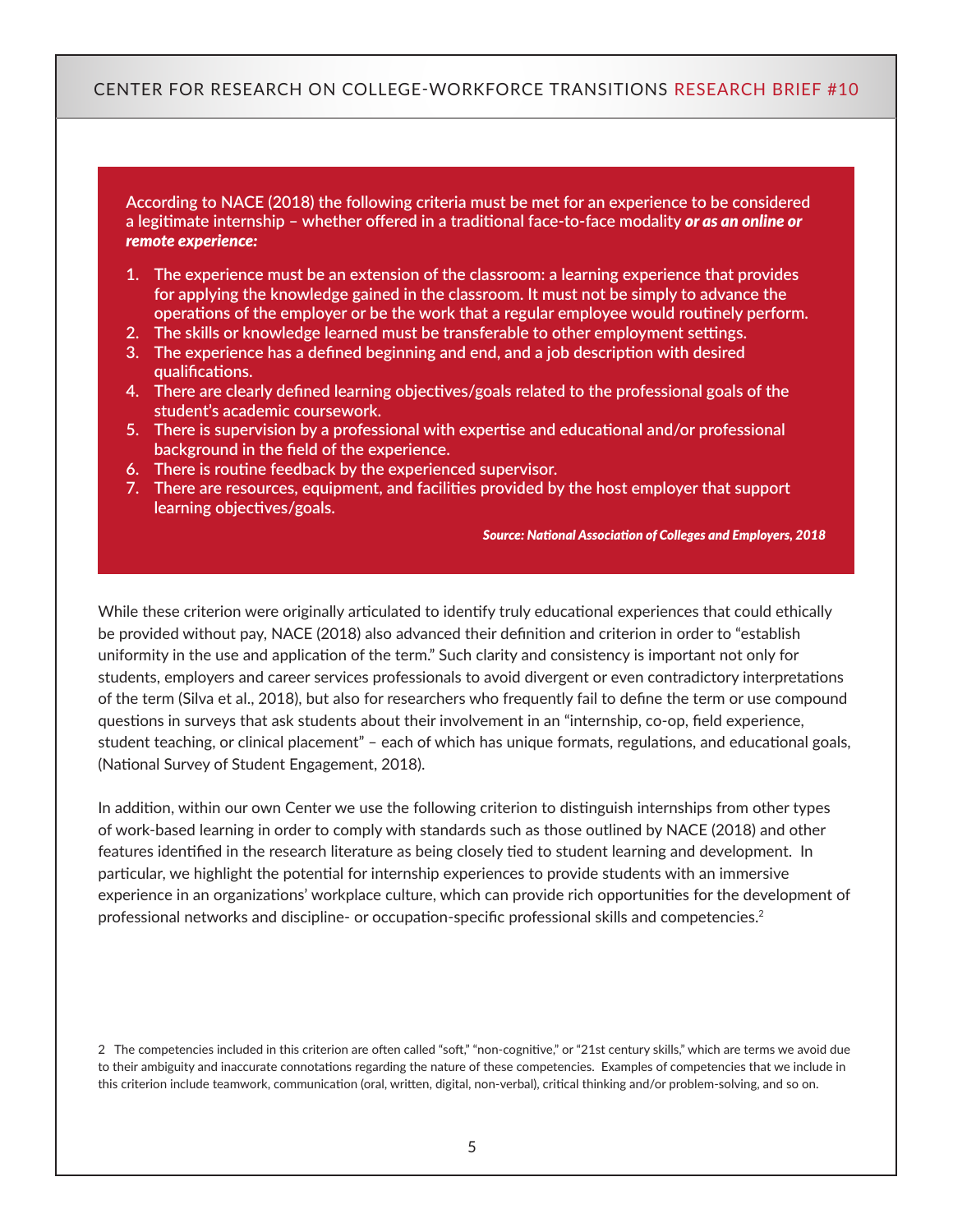**In our Center we consider an internship to consist of the following features:**

- **• A position held within an established company or organization while also completing a college degree, certificate, or diploma program;**
- **• Working in a position clearly designated as an "internship" by the host organization;**
- **• Performing tasks similar in nature and skill-level to tasks done by entry-level employees in the organization;**
- **• Sustained engagement with the physical, socio-cultural and institutional features of an actual workplace;**
- **• Participation in authentic tasks considered meaningful to the organization; and,**
- **• Cultivation of both cultural (i.e., skills, knowledge, professional norms) and social (i.e., professional networks) capital that are valued by a profession and/or discipline.**

As we consider the nature of online internships, we agree with NACE (2018) and argue that it is important to think about these criterion and definitions for traditional in-person internships and that a remote or online internship should be held to these standards. Thus, it is likely that some experiences commonly described as "internships" should probably not be considered in the same way as programs that meet the aforementioned elements (e.g., job shadowing, field trips, short-term project work). That said, it is also important to recognize the unique aspects in learning, student-teacher and peer relations, and engagement with content knowledge in an online environment (e.g., Liu, Liu, Lee & Magjuka, 2010; Ouyang & Scharber, 2017; Mullen & Tallent-Runnels, 2006), which may result in online internships having unique functions and impacts.

We next consider definitions of online or remote internships, and one of the first things to notice is the variety of terms being used to describe work-based learning programs that do not occur in a face-to-face manner – virtual, micro-, remote and online internships. Examples of definitions for these types of internships include the following:

"Call it what you will: Remote internship, Virtual Internship, Online Internship, Tele-working, Telecommuting, it all means the same thing: you will be completing your internship without a commute and directly from your own laptop! When completing a remote internship many of the same aspects of a traditional in-person internship still exist including, meetings with your supervisor or teammates, completing a mix of individual and group projects, and learning about the overall company culture and industry it works in." (VirtualInternships.com, 2020).

"Micro-Internships are short-term, paid, professional assignments that are similar to those given to new hires or interns. Unlike traditional internships, Micro-Internships can take place year-round, typically range from 5 to 40 hours of work, and projects are due between one week and one month after kick-off." (Parker Dewey, 2020).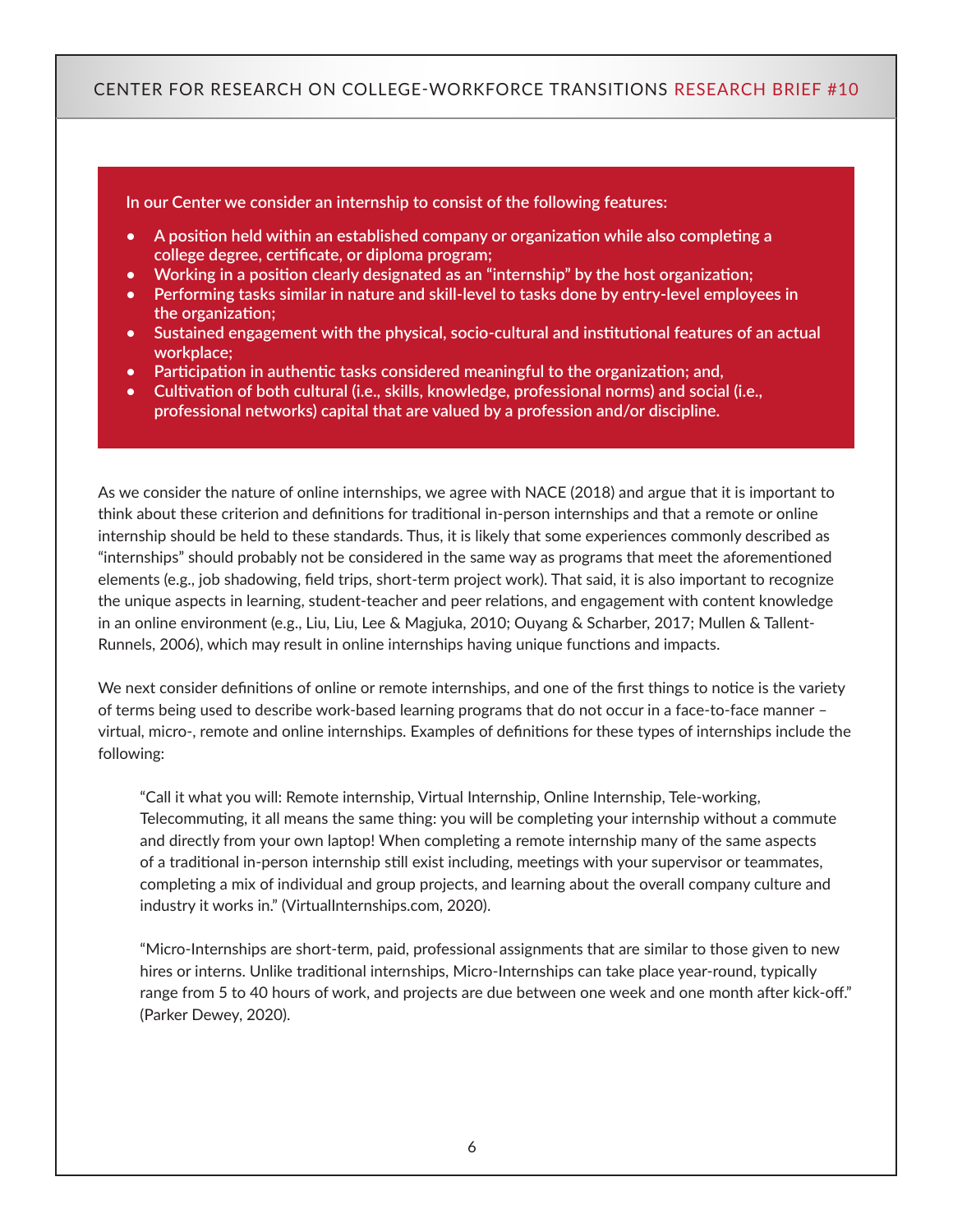"A virtual internship is when an intern works remotely…as in anywhere other than your office. Sometimes referred to as "telecommuting" or "offsite work," in the job market in general, hiring virtual employees has officially become a trend." (Chegg.com, 2020).

It is evident from this brief review that what some consider to be an "online" internship varies from the criterion advanced by organizations such as NACE. In addition, it is clear that the variability that exists among traditional in-person internships (e.g., duration, quality of tasks, type of mentoring) also applies to online or remote internships, thus underscoring that the likelihood that the term "online internship" obscures considerable variation in the nature of students' experiences. At the very least, the lack of terminological clarity and consistency with online forms of internships appears to be similar to the documented variation in the ways researchers conceptualize and define e-learning, distance learning and online learning (Moore, Dickson-Deane & Galyen, 2011)

## **Important contexts to online internships in 2020**

While online or remote internships became increasingly prevalent in the early 2010s, it is important to recognize that the political, socio-cultural, economic and public health contexts of 2020 represent a particularly unique situation for college internships. These contexts do not just include the COVID-19 pandemic, but also include the growing precariousness of work, developments in simulations and virtual reality, and concerns about equitable access to traditional face-to-face internships.

#### **COVID-19 pandemic and the shift to online education and work**

The COVID-19 pandemic has created a huge disruption to internships for college students, as shelter-in-place orders, travel restrictions, and the declining financial health of many organizations led to the cancellation of thousands of internships. These developments have left students who were expecting or required to complete internships prior to graduation with few options (Braga, 2020; Lumpkin, 2020). In other cases, employers rapidly shifted their traditional face-to-face programs to remote or online internships, and organizations who already had remote or online programs in place were well equipped to contend with the situation. For many other students, however, the completion of online or micro-internships via third-party vendors appear to be one of their main (if not only) options in the near-future.

#### **Growing precarity of work and "gig" labor**

One of the most troubling labor market trends facing college graduates is rapid growth of the "gig" economy, exemplified by firms such as Uber or jobs like adjunct faculty, where workers are not technically employees, have no job security and consequently do not receive benefits or many worker protections (Shambaugh, Nunn, & Bauer, 2018). With some types of online internships, particularly micro-internships, essentially representing short-term contracted labor, some question is this development will normalize the gig economy for students and risk providing employers with a large supply of cheap labor, which underscores the challenges inherent within the online internship economy (Fisher, 2019).

#### **Longstanding efforts in studying teaching and learning in virtual or online settings**

Finally, it is important to recognize that online forms of experiential learning and/or hands-on learning are not recent inventions. Beginning in the 1980s, learning scientists explored ways to use computer-assisted learning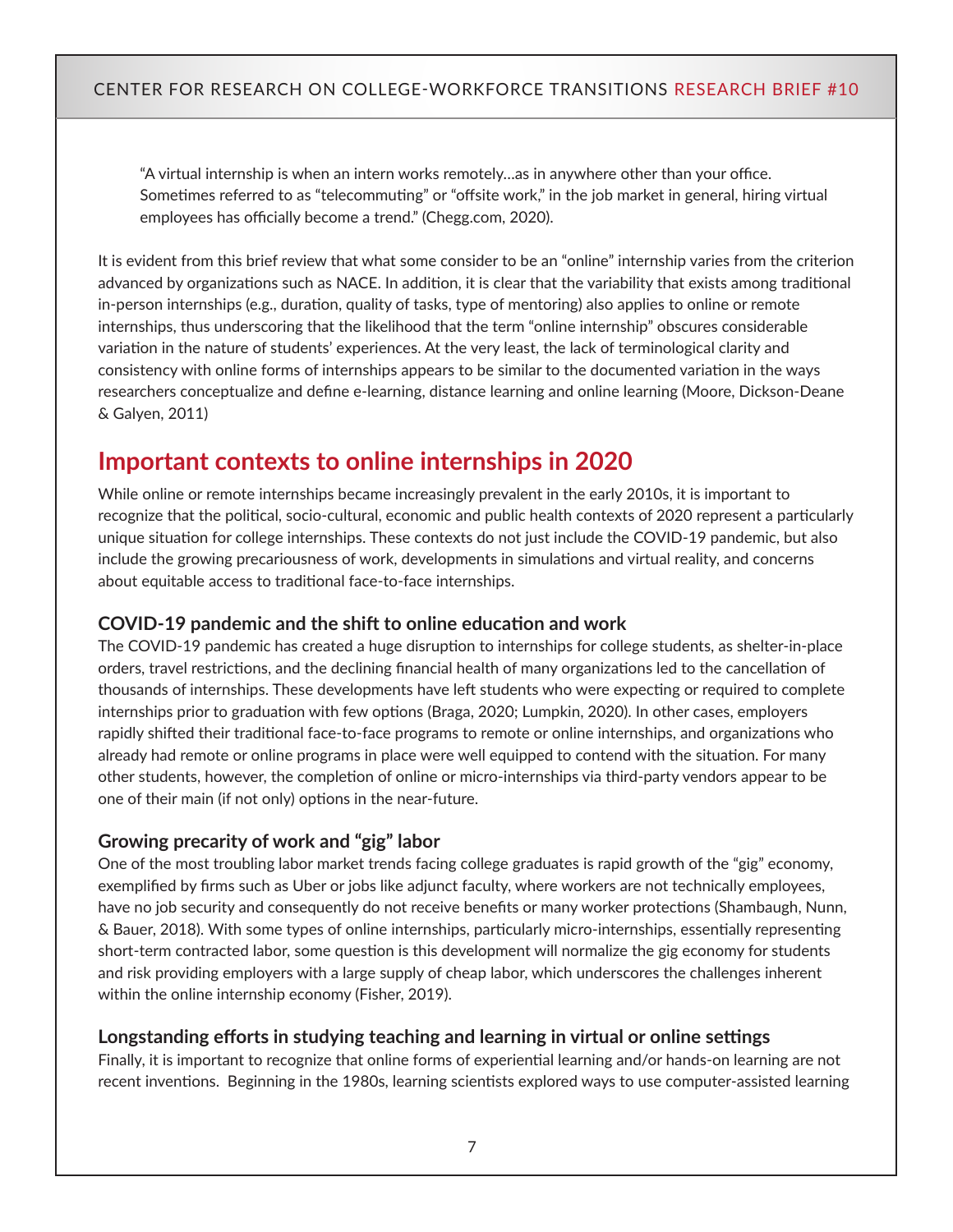for K-12 students (Bransford, Brophy & Williams, 2000; Littlefield et al., 1988), and more recently educators in fields ranging from medicine (Heinrichs et al., 2008) to engineering (Balamuralithara & Woods, 2009) have used computer-based simulations as tools for training future professionals. In addition, researchers have long been exploring the nature of teaching and learning in online settings (e.g., Liu, Liu, Lee & Magjuka, 2010; Ouyang & Scharber, 2017), yet these bodies of research are infrequently included in conversations about internships, whether in their traditional forms or in online venues.

## **Results from the academic literature**

In this literature review we adopted an integrative approach, which involves reviewing, critiquing, and synthesizing a body of literature in order to provide a comprehensive understanding of an educational topic (Torraco, 2005). In particular, our aim here is to describe how online internships have been conceptualized in the empirical and practitioner literatures, and subsequent strengths, weaknesses and topics for future research.

Our review began with keyword searches of Google Scholar, Education Research Complete, and JSTOR, using terms such as "online internships," "remote internships," and "virtual internships." In addition, we searched in specific journals such as The Internet and Higher Education, Higher Education, Skills and Work-based Learning and Education + Training using similar keywords. Exclusion criteria included publications not in English, articles addressing online or virtual education broadly defined (i.e., not extra-curricular work-based learning opportunities), and research on in-person or blended types of internships. With these criteria, we focused on 35 articles from the academic research literature that explicitly addressed the topic of online internships. Review of definitions provided for online internships

First, we review the ways that different researchers describe online internships and the types of programs that are associated with the term (see Table 1).

| <b>Authors</b>                          | <b>Term Used</b>   | <b>Definition</b>                                                                                                                                                                                                                                                                                                                                                                                                              | <b>Description of paper</b>                                                                                                 |
|-----------------------------------------|--------------------|--------------------------------------------------------------------------------------------------------------------------------------------------------------------------------------------------------------------------------------------------------------------------------------------------------------------------------------------------------------------------------------------------------------------------------|-----------------------------------------------------------------------------------------------------------------------------|
| Ahsan, S. M.,<br>& Hassan, A.<br>(2013) | Virtual internship | Internships involving the use of<br>an information and computer<br>technology (ICT) supported<br>environment, where students<br>interact with each other and<br>companies, independent of time<br>and space, and across traditional<br>geographical boundaries, in<br>order to carry out a specific and<br>meaningful work-based activity<br>that sometimes fits within the<br>student's compulsory educational<br>curriculum. | Conceptual piece<br>outlining key elements<br>to consider for designing<br>and assessing virtual<br>internships in Pakistan |

#### **Table 1. Examples of different terms used by researchers to describe online internships**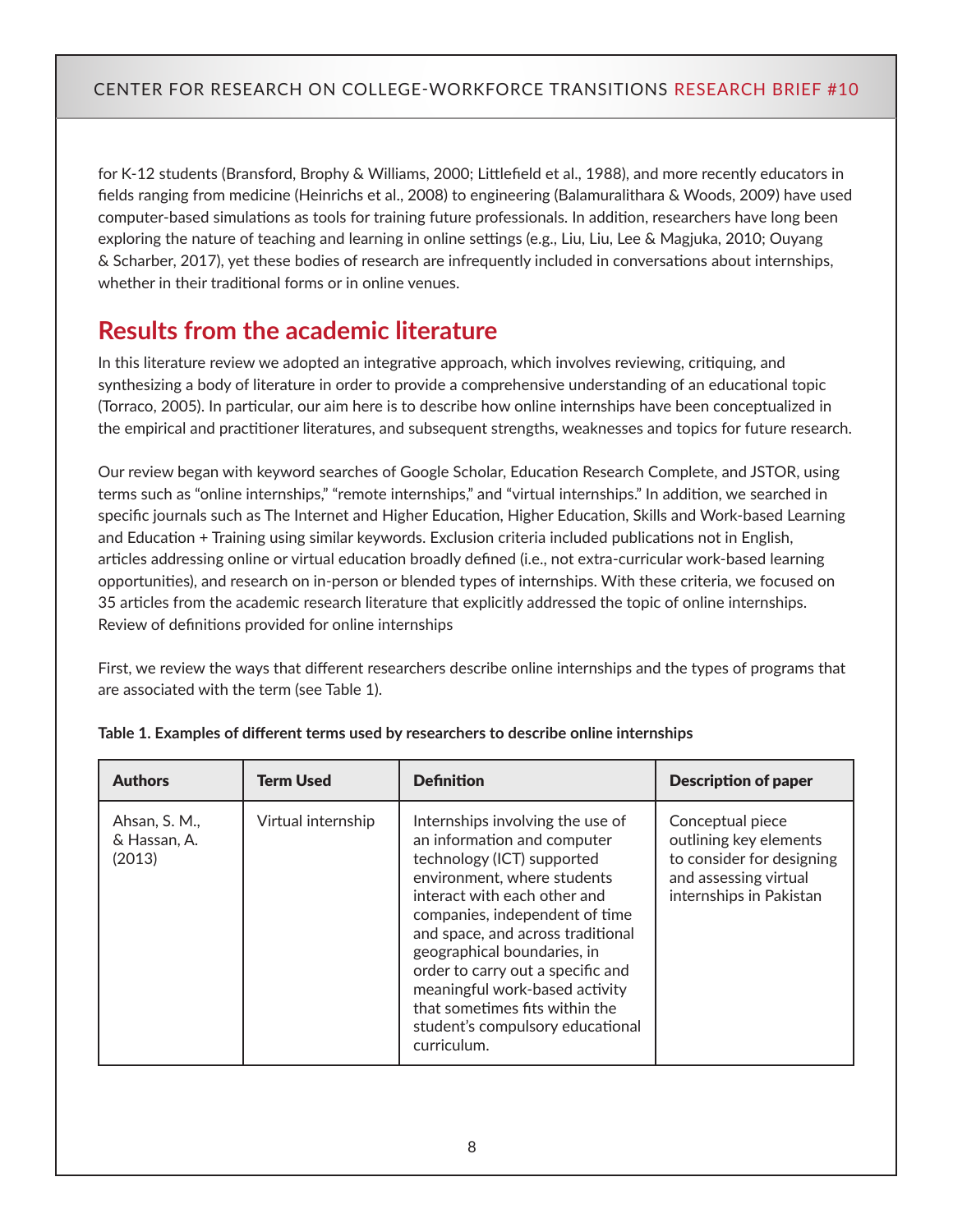| <b>Authors</b>                   | <b>Term Used</b>                                                                        | <b>Definition</b>                                                                                                                                                                                                                                                                                                                                               | <b>Description of paper</b>                                                                                                                                                                                        |
|----------------------------------|-----------------------------------------------------------------------------------------|-----------------------------------------------------------------------------------------------------------------------------------------------------------------------------------------------------------------------------------------------------------------------------------------------------------------------------------------------------------------|--------------------------------------------------------------------------------------------------------------------------------------------------------------------------------------------------------------------|
| Bayerlein &<br>Jeske (2018)      | Computer-<br>mediated<br>internships<br>(e-internships<br>and simulated<br>internships) | E-internships are real-world<br>work placements where the<br>interactions between the<br>intern and their employer are<br>predominantly computer-<br>mediated; Simulated internships<br>represent structured learning<br>experiences in which students<br>are placed in an immersive virtual<br>environment that replicates a<br>real-world internship setting. | Conceptual literature<br>review comparing<br>hypothesized learning<br>outcomes of three<br>types of internships<br>(traditional, e-internship,<br>simulated internship)                                            |
| Jeske & Linehan<br>(2020)        | E-internships (or<br>virtual internships)                                               | E-internships are partially or fully<br>computer-mediated internships<br>that are provided by an employer<br>or institution to candidates.                                                                                                                                                                                                                      | Empirical study<br>exploring nature and<br>impact of mentoring on<br>e-interns' satisfaction<br>and skill development                                                                                              |
| Lansu, Lohr &<br>van Dorp (2009) | Remote internship                                                                       | Field-driven assignments<br>designated to students by third-<br>parties (i.e., public or private<br>organizations in which students<br>work for the most part off-site<br>and on flexible hours, herewith<br>utilizing generic and/or specific<br>information and communication<br>tools.                                                                       | A pilot study in<br>the Netherlands of<br>communication tools,<br>project types, and<br>student employability<br>of remote internship<br>program                                                                   |
| Chesler et al.,<br>(2013)        | Virtual internships;<br>Professional<br>practice simulator                              | Virtual internships simulate<br>authentic engineering problems<br>and practices in an online<br>environment and give students<br>the opportunity to engage in<br>realistic professional engineering<br>work.                                                                                                                                                    | Complement to<br>introductory engineering<br>course; students meet<br>in computer lab and<br>work in teams on virtual<br>fictitious project under<br>guidance of "design<br>advisors" who are<br>graduate students |
| Suzuki et al<br>(2016)           | Micro-internship                                                                        | Paid, mentored real-world work<br>experiences                                                                                                                                                                                                                                                                                                                   | Description of a platform<br>for connecting "crowd"<br>interns with "crowd"<br>mentors online                                                                                                                      |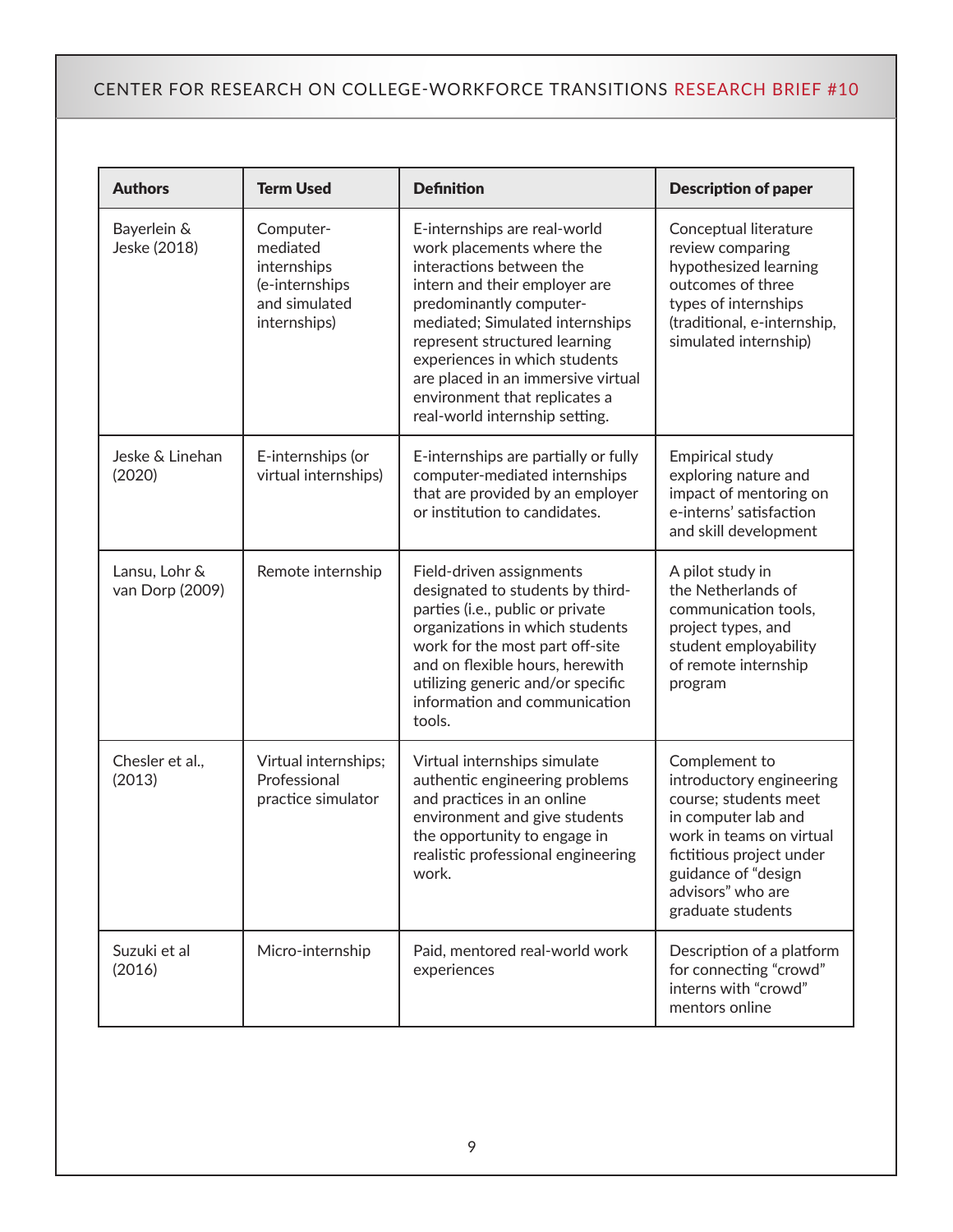In this table it is clear that researchers use a variety of terms (e.g., online internships, virtual internships, e-internships) to describe the phenomena of an internship program conducted primarily (if not exclusively) from a distance and/or using the Internet and communication technologies. It was uncommon, however, for researchers to acknowledge the terminological ambiguity represented by these terms, and how they may obscure very different types of experiences.

In the most comprehensive analysis of different types of online internships, Bayerlein and Jeske (2018) posited that three types of internship formats exist – traditional, e-internships, and simulated internships – and speculated on the different types of outcomes students may expect from them (i.e., cognitive, skill-based and affective outcomes). For Bayerlein and Jeske (2018), an e-internship is an internship that is predominantly mediated by computer technologies, and a simulated internship is attached to and hosted by a college or university instead of an employer. In most other instances in the literature, however, careful distinctions between distinct types of computer-mediated work-based or work-integrated learning were not made, leaving considerable room for assumptions and/or confusion about the precise nature of the experience.

#### **Predominance of conceptual articles about online and virtual internships**

One of the notable features about the research literature about online and virtual internships is the relative lack of robust empirical studies. Far more common were conceptual or rhetorical papers where authors discussed the potential and/or benefits of virtual internships. For example, Vriens and colleagues (2010) argue that given constraints in student mobility and access to suitable internship placements, a virtual experience for students in Europe may be preferable and can provide opportunities for business-university partnerships, development of students' skills with information technology, and provide access to internships for low-income students. In a similar paper that also considered virtual internships in a European context, De Beeck and Petegem (2013) suggested that an effective virtual internship needs effective information technologies, should include some face-to-face component, and needs to be well-organized and planned.

In a conceptual piece focused on designing effective online internships, Bayerlein (2015) argues that internship designers take a backwards design for virtual internships, where desired skills are articulated and then intern tasks and assessments are identified. Backwards design is an influential approach in K12 and postsecondary curriculum design circles but has yet to be widely adopted by those engaged in the design of internships and other forms of WBL (Wiggins and McTighe, 2005).

In a related article, Roy and Sykes (2017) discuss a well-known educational concept that is not as common in WBL - that of self-regulated learning - which refers to the idea that effective learners must self-monitor their own learning (or lack thereof), institute effective study habits in response, and self-motivate to improve performance (e.g., Zimmerman & Schunk, 2001). In their paper, Roy and Sykes (2017) propose a model for designing virtual internships in the hospitality industry that emphasize four stages - planning, engagement, assimilation (i.e., application of theory to practice), and review and reflection – that both faculty and students should consider. Other articles that did not feature empirical research and/or collection of primary data include discussions of effective online internships for educational leaders (DeWitt & Rogers, 2009; Goldsmith & Martin, 2009), and arguments for the advantages of offering virtual international internships, especially the costsavings for students and employers (Marr, 2019).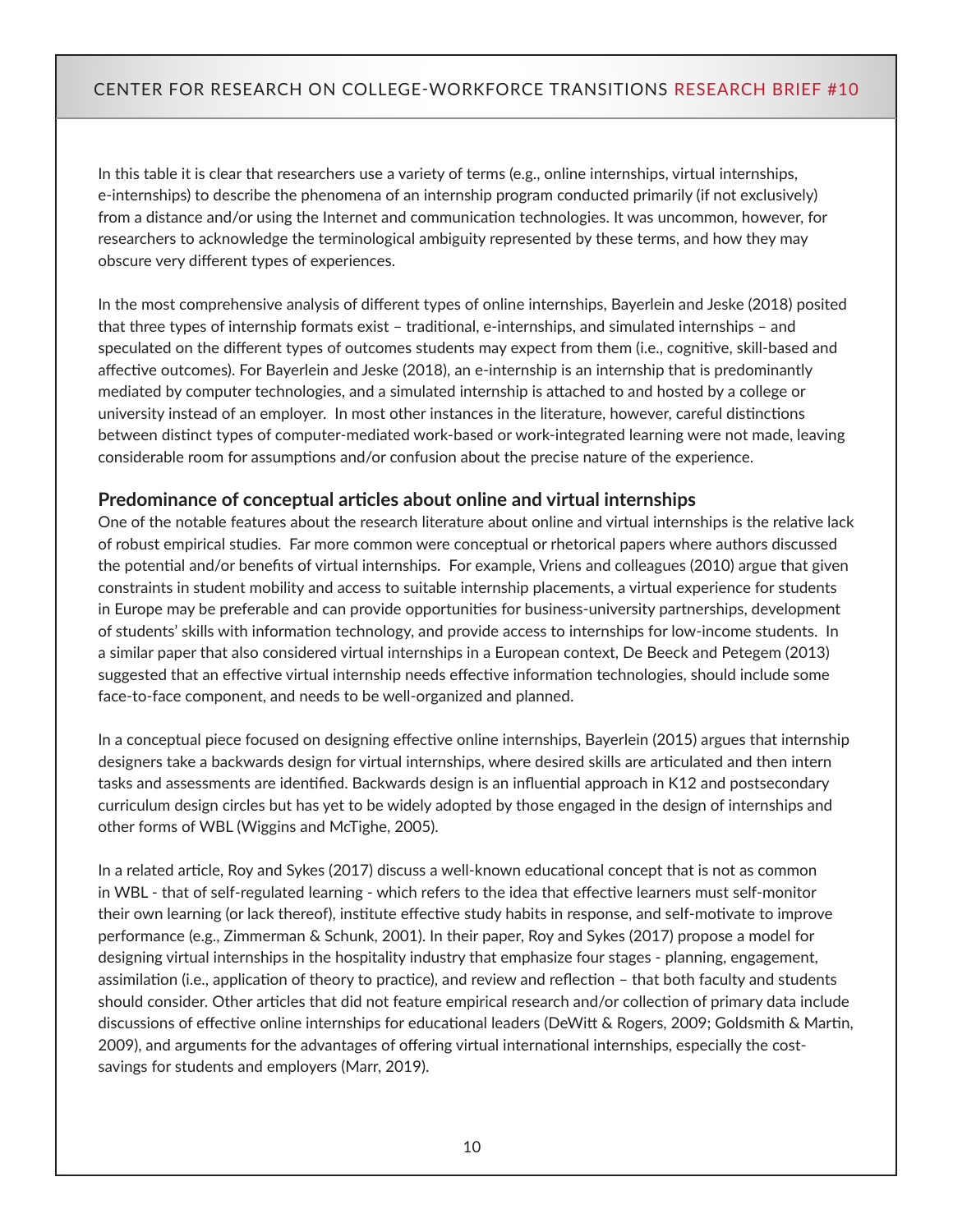#### **Surveys of student interest in virtual or online internships**

One of the types of studies identified in our review involved surveying student interest in and/or experiences with virtual or online internships. Black and Bachman (2007) surveyed business students about their interest in virtual internships, finding that 95% felt that the modality was innovative and could represent a good way to learn about career opportunities, while only 54% felt that they had sufficient skills to succeed in a selfregulated remote experience. In a study of European students' views on virtual internships, Medeiros and colleagues (2015) found that students felt that virtual experiences had great potential, especially because they were flexible and mobile, while disadvantages included the lack of social interactions and the need to be organized and self-motivated.

Jeske and Axtell (2014) examined student perspectives with "e-internships," finding that given a computer mediated experience necessarily precludes intensive and face-to-face social interactions, it is important for faculty and internship designers to consider ways to address the potential for students to feel socially isolated and disconnected. In a similar paper on student experiences with virtual internships focused on writing, former interns stated that they had insufficient preparation prior to the internship, and inadequate supervision during the experience (Leath, 2009).

#### **Use of online forms of work-based learning to complement coursework**

The next category of research includes studies that examined virtual or online internships and/or learning opportunities as complements to traditional courses. In a study of accounting programs at the University of Maryland University College (UMUC), Bayerlein (2015) examines virtual learning experiences as an innovation that contextualize learning via "immersive, scenario-based" activities (p.675). A similar study modified a problem-based learning (PBL) unit to include a virtual experience in a nursing program, where students assumed the roles of community nurses in different scenarios (e.g., post-disaster situations in a small town) (Ward & Killian, 2011).

In another study of a program at UMUC, Conroy and Khan (2009) described using online work-based learning projects as components of an online course and/or academic program. For an online biotechnology program, the authors developed a capstone course where students worked on team projects for local biotechnology companies, and used a learning management system to do readings, engage in group discussions, and submit assignments.

Another line of inquiry explored the use of virtual learning experiences within undergraduate engineering courses (Arastoopour et al., 2016; Chesler et al., 2015). In these courses, two virtual learning programs were created where real-world engineering problems were scaffolded from easy to more difficult situations, and data on student learning was collected to ascertain the complexity and accuracy of their problem-solving abilities. Student work on the projects took place on a weekly basis in a computer lab on campus where graduate students act as mentors, which resulted in a situation less like an internship and more of course-based virtual learning activities that mimic real-world situations.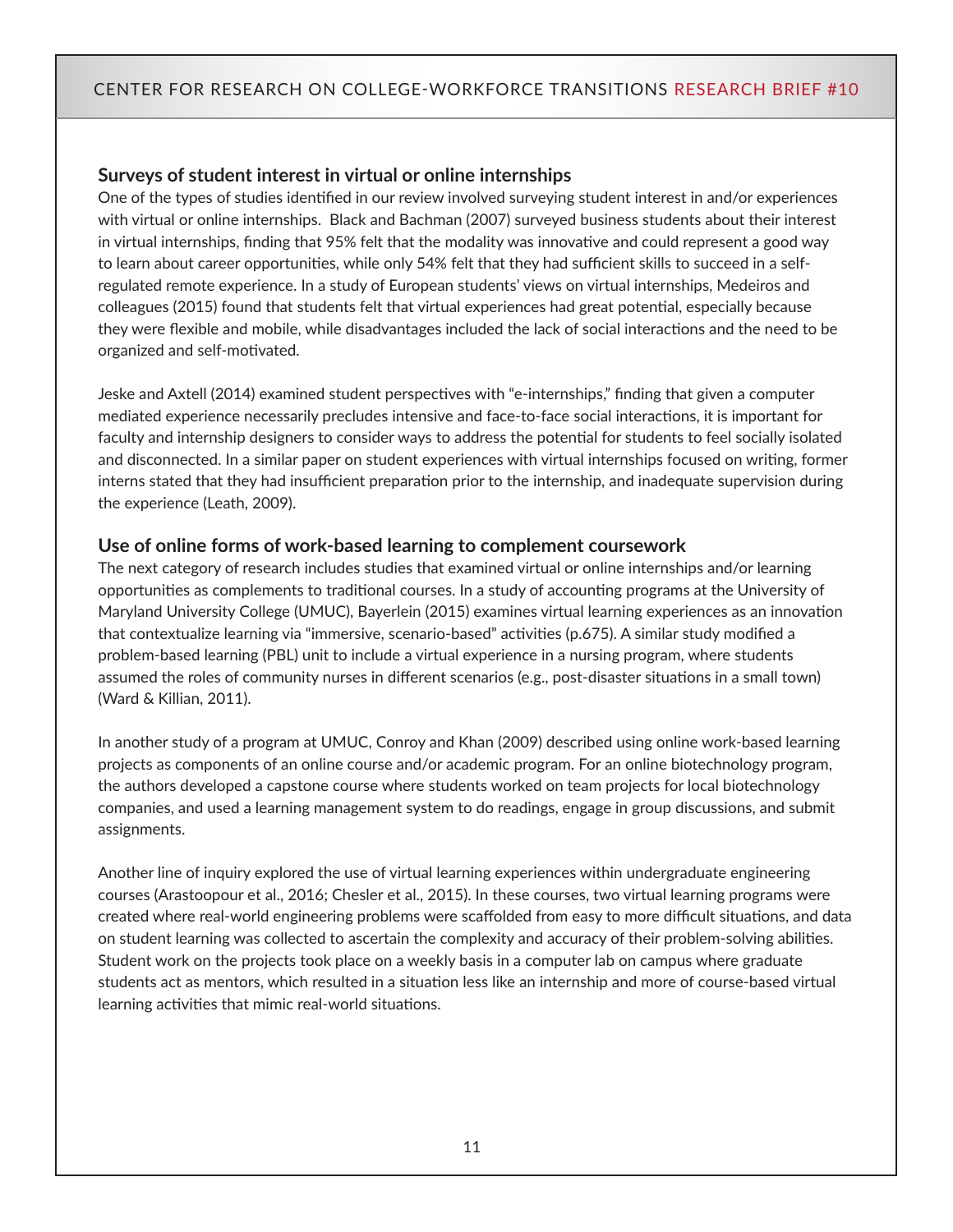The programs described above are less a form of work-based learning (i.e., an internship as defined by NACE or CCWT) and more an example of work-integrated learning, where real-world situations and problems are imported into existing course curricula, and where the primary milieu in which learning occurs is an academic course and not an employer-determined project or problem (Jackson, 2015).

#### **Online internships and work-abroad programs**

Another body of research used virtual or online experiences to complement and/or replace in-person international work programs. For instance, Vriens, De Beeck, De Gruyter, & Van Petegem (2010) reviewed two types of virtual work placements – the first involving fully online work placements and the other using online support systems for international work programs. In another paper, the authors (De Beeck & Petegem, 2013) explore the idea of "virtual mobility" in a European context, where cross-border trade and travel as part of the educational experience was strongly encouraged by national governments amidst the internationalization of European higher education.

#### **Research documenting key elements of effective online internships**

We next discuss studies that explored the design features of online internships that appeared to be especially important for positive student experiences and outcomes. In a study of an online library science internship program, clear expectations articulated by the university for the internship prior to the internship beginning, supervisor training, and the availability of academic advisors were associated with successful online internships (Dotson & Bian, 2013). Pike (2015) conducted a case study of a "teaching internship" where 3rd year music students took three 30-minute synchronous online piano lessons and conducted an online presentation of teaching methods. The author concluded that in a musical education context, "poor teaching is magnified online" (Pike, 2015, p.237), and considerable preparation for interns – especially those who are training to be teachers – is required prior to engaging in an online teaching internship.

A recent paper addressed one of the critical features of an internship experience – that of supervisor and mentoring quality – by surveying 158 former online interns from around the world (Jeske & Linehan, 2020). The survey found that the length of online internships did not increase student satisfaction, but that longer internships were more likely to include a mentor-intern relationship. Further, the data indicated that mentoring enhanced students' skill development (especially communication skills), and were more likely to be given opportunities to engage in collaborative work (Jeske & Linehan, 2020).

In a study of an online internship for instructional designers, Ruggiero and Boehm (2016) found that principles of effective design that applied to face-to-face learning were particularly important for a virtual internship. These included the need to articulate learning outcomes prior to creating the internship (i.e., backwards design), pre-internship meetings with clients (i.e., faculty) to identify performance goals, and facilitating peer communications among students. Ultimately, the authors found that, "explicit, clear communication between clients, mentors, and interns during the virtual internship led to secure attachments and internships that ended in completed projects meeting all of the criteria" (Ruggiero & Boehm, 2016, p. 117).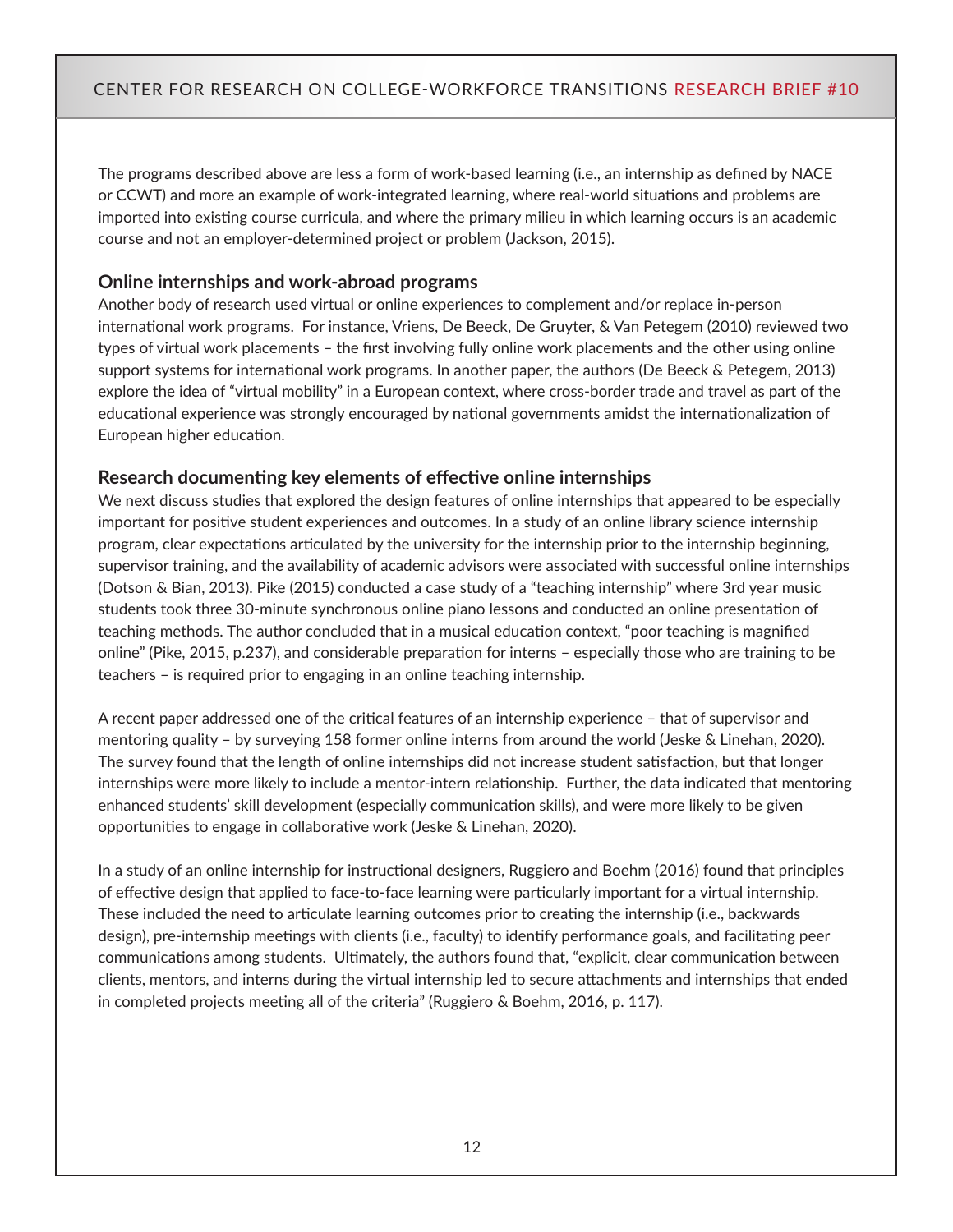A study of online internships in library studies also emphasized the importance of communication among interns, academic advisors, and employer supervisors (Franks & Oliver, 2012). In particular, the authors found that articulating site supervisors' expectations regarding the necessary technical and "soft" skills exhibited by interns is critical, and that post-internship evaluation is essential in order to continually improve programs. In a paper exploring the prospects of online internships to increase the diversity of interns in Australia, particularly for students with disabilities, a survey of 24 career advisors revealed that many were not aware of virtual internships and that government agencies, educators and employers should engage in collaborative work on the topic (Kraft, Jeske & Bayerlein, 2019). Finally, studies of education-related online internships found that remote experiences were promising, but that good communication and program design were critical components of a positive and effective internship (DeWitt & Rogers, 2009; Waters and Russell, 2016).

## **Results from the practitioner literature**

In addition to conceptual and empirical studies from the academic literature, our review uncovered several reports or how-to guides from career services, work-based learning, and internship practitioners and professionals. In this section we provide a brief review of insights about online internships from these perspectives.

#### **Tips and guides from postsecondary professionals**

In one of the more instructive documents from practitioners, a conference presentation about online internships in the library sciences, Goldman (2011) argued that one of the key issues that faculty and employers should recognize is that, "internships are not free labor." This point is made to emphasize how a good internship requires not insubstantial investments in time to plan an effective experience (i.e., articulate learning goals, identify outcomes of experience and assessment methods), and for academic and workplace supervisors to commit to regular mentoring. If a college and employer are not able or willing to commit to these fundamental aspects of effective instructional design, then Goldman (2011) argues that a college should not offer an online internship to their students.

That said, the author notes that online internships offer advantages including working with geographically isolated students, working students, and that outcomes such as e-portfolios can help students impress potential employers. Goldman (2011) also offered the following advice for students, which highlights the importance of motivation, self-advocacy, and self-regulated learning practices.

In more recent media coverage after the COVID-19 pandemic forced many internships online, career services professionals have also made recommendations to designers, students and employers. A senior executive at Handshake, which is a web-based app designed to help college students' career development, suggested

#### Advice for students considering an online internship.

- **• Make sure you have time!**
- **• Make sure you manage your time well.**
- **• Know your work habits and what you need to succeed.**
- **• Don't be afraid to ask for things.**
- **• You can't get all the archives experience you need from online internships**

*Source: Goldman (2011)*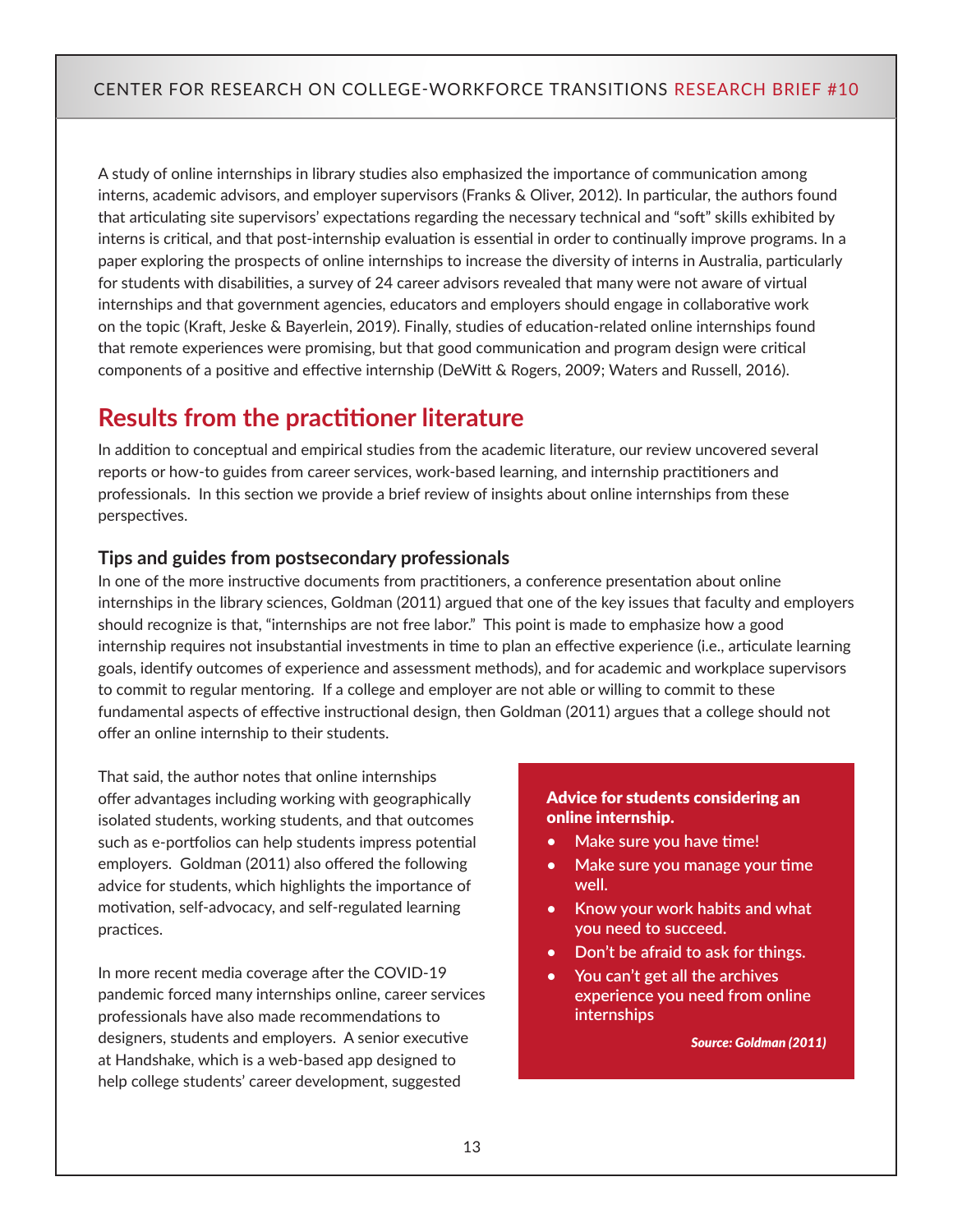that online interns ensure that their communication technology is functional and that students attend all meetings prepared and ready to contribute (Buchwald, 2020). In this same article, a publisher of an online guide for college students suggested that students do, "virtual coffee meetings or lunches with other interns or even happy hours and drinking water if you're underage can really go a long way in terms of making lasting connections," which is important given the absence of in-person social interactions in an online internship (Buchwald, 2020). Additional suggestions from higher education professionals include having students advocate for themselves in an online internship and ask for regular meetings with and feedback from their supervisors (Eastern Washington University, 2020), that companies should be aware of potential biases and blindspots with respect to intern identities (NACE, 2020) and to prepare interns for their work assignments 1-2 months prior to the start of the internship itself (Handshake, 2020).

#### **Tips, guides and approaches from employers**

In briefly reviewing the ways in which employers themselves organize and offer online internships, it is important to recognize that for some employers an online internship is decidedly unlike the experiences offered by third-party vendors. For some employers, offering an online internship is simply a matter of taking those more traditional experiences and re-casting them as remote experiences, much like remote workers in a company essentially do the same tasks that they would be performing on-site. For example, the insurance company Humana has long had an active internship program, hiring college students in information technology, actuarial, analytics and finance and accounting positions. The head of Talent Management at Humana told a reporter that,

"We are very well experienced at working from home. We've done it before. We did it before COVID-19, and we're very confident we can provide a meaningful experience. We have a plan that can be clearly articulated to interns so they are well equipped to understand the tasks and outcomes they are responsible for at the end of the summer" (Braga, 2020).

Additionally, some firms are attempting to create experiences for their online interns that bring them benefits enjoyed in a face-to-face workplace, especially opportunities for socializing and networking. For example, some companies are creating weekly social activities including "virtual escape room challenges" and randomly assigning interns to company executives for coffee chats, in order to reduce the feeling that a virtual experience is a socially isolating one (Buchwald, 2020). It is evident that there is a lot that an employer can do to make a virtual internship approximate an in-person experience, and that these efforts revolve around the prospect of creating community and social interactions among interns, employees and organizational leaders.

## **Framework for distinguishing different types of online internships**

Reviewing these resources illuminated the fact that in the universe of online internships, there are a wide range of program types and experiences available to students, and that just as with face-to-face internships, there is no single monolithic type of online internship. Instead, we found that whether the internship is offered

**There is no single monolithic type of online internship, and that whether the internship is offered and mediated by employers or third-party vendors makes a big difference in the structure, nature, and potential outcomes of the experience.**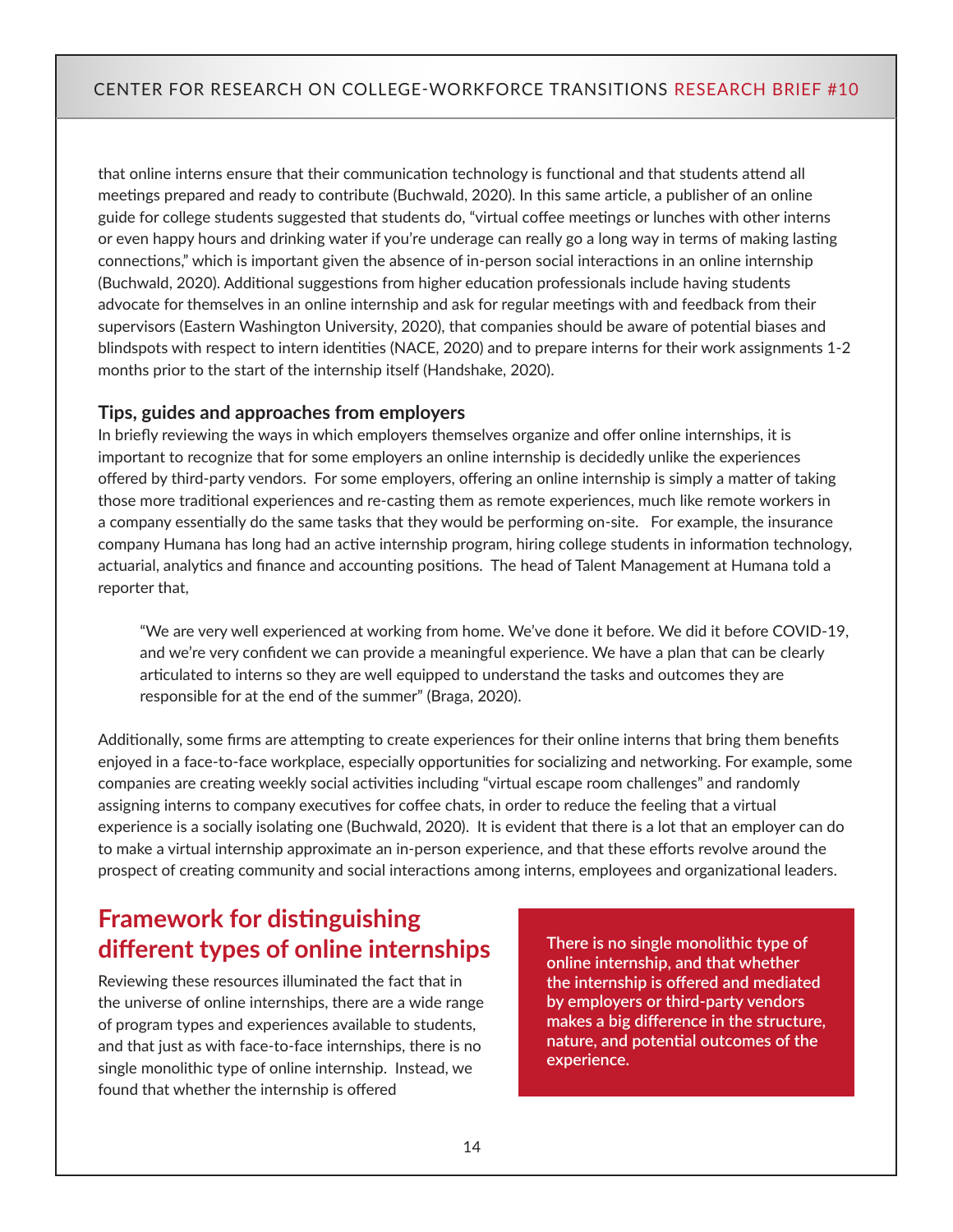and mediated by employers or third-party vendors makes a difference in the structure, nature and potential outcomes of the experience. In addition, we reiterate the importance of considering existing criteria (e.g., NACE and CCWT) for determining whether or not an internships – whether in-person or online – can be seen as a "legitimate" or high-quality experience, which means that in practice some forms of online internships (especially micro-internships) do not meet these criteria.

**Based on criteria for legitimate or high-quality internships from NACE and CCWT, some forms of online experiences (e.g., micro-internships and course-embedded simulations) do not meet these standards and should not be considered internships.** 

It is important to note that we do not claim that each

online internship opportunity fits neatly into one of these types, but instead we offer this framework as a way for stakeholders to better understand potential points of variability among online internship offerings (see Table 2).

| <b>Points of Variation</b>                | <b>Categories</b>                                               |                                                |              |  |
|-------------------------------------------|-----------------------------------------------------------------|------------------------------------------------|--------------|--|
| Host organization                         | Employer                                                        | Third-party vendor                             |              |  |
| Program duration                          | 4-40 hours (micro-internship)                                   | 2-4 weeks                                      | $1 +$ months |  |
| <b>Experiential learning</b><br>standards | Meets NACE and CCWT<br>standards for "legitimate"<br>internship | Does not meet NACE or<br><b>CCWT</b> standards |              |  |

#### **Table 2. Framework for identifying different types of online internship programs**

**Host organization.** There are primarily two types of organizations that host or mediate an online internship – employers or third-party vendors. In cases where employers are the primary agency through which students will interact, the internship is often a virtual version of a firm's traditional face-to-face program (e.g., Humana and Liberty Mutual). The duration and organizational structure of these employer-hosted online internships are determined by the employer, and they maintain complete control of most every aspect of the program.

In contrast, third-party vendors (e.g., Parker Dewey, Virtual Internships, CapSource, Symba) act as "middlemen" between employers and students, offering a platform for posting internship openings. While third-party vendors offering to connect students with employers have long been a part of the internship economy, especially for international programs, the field of online internships is unique in the large and growing number of companies acting as "middlemen" between firms and students. In some cases, these vendors actively structure key aspects of the internship program including recruitment and hiring, nature and type of supervision, and feedback mechanisms. At this time there is no research exploring potential differences in student satisfaction and/or outcomes between internships hosted by employers versus third-party vendors, and here we simply point out that this is a distinguishing factor between and among online internships available to college students.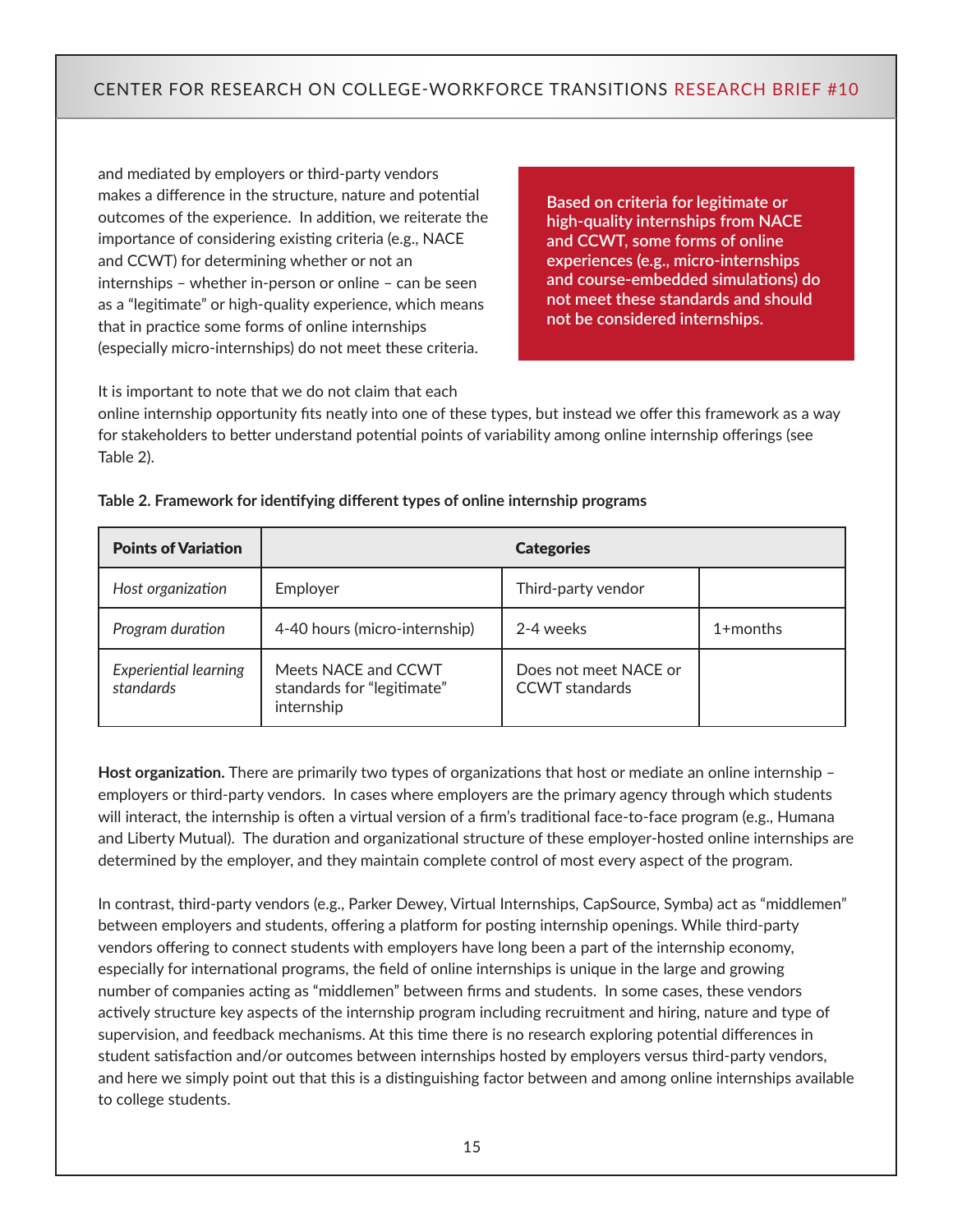**Program duration.** Another point of variation among different types of online internships also applies to traditional face-to-face internships – that of duration. On one end of the spectrum there are "microinternships" that may be as brief as four hours. For these short experiences, there are necessarily limitations to the types of tasks students engage with, the nature of supervision and mentoring, the types of networking available (if any), and other elements typically associated with experiential learning. Again, little research exists on whether or not the duration of an internship impacts student outcomes, but here we hypothesize that the time that a student engages with a task, supervisor, and employer is an important variable in dictating the ultimate efficacy and impact of an internship.

**Experiential learning standards.** Finally, we draw attention to the fact that organizations such as NACE have articulated standards for what constitutes a "legitimate" or high-quality internship experience. These standards were developed in part as a response to the wide range of program quality in the field, to reduce the potential for exploitation of student labor, and to highlight the fact that fields such as the learning sciences have documented key elements of high-quality experiential learning. As a result, we argue that these standards should be applied to both face-to-face and online internships, and given the high bar represented by these standards with respect to task quality, nature of mentoring, connection to students' academic work, and socialization into professional cultures, it is likely that some forms

**Existing standards for legitimate and high-quality internships and experiential learning be applied to both face-to-face and online internships. This likely would result in some programs currently called "online internships" not meeting these standards.**

of online internships do not meet the criterion set forth by NACE and CCWT. It is possible that terms such as "micro-internships" are sufficient to distinguish between a very short project-based internship and other experiences, but the field should also consider whether or not some experiences should not be assigned the label of "internship" at all.

Complicating this discussion, of course, is the likelihood that duration alone is insufficient for determining program quality, as some micro-internships may in fact provide a better experience for a student than a poorly designed two-month program. In raising this issue we are simply pointing out that standards for legitimate and

high-quality internships do exist, and that they should be applied to distinguish different internship programs from one another.

## **Conclusions**

In this review of the research literature on online or virtual internships, we sought to provide the field of higher education, experiential learning, and career development with a synopsis of this rapidly growing mode of providing internship experiences. One of the central findings of our study is that there simply is not much rigorous empirical research about online internships. While the literature on traditional face-to-face internships has considerable limitations (e.g., terminological inconsistency),

**There is very little rigorous empirical research about online internships. Consequently, it is premature and inaccurate to claim that online internships confer similar advantages and positive outcomes for students as traditional inperson internships.**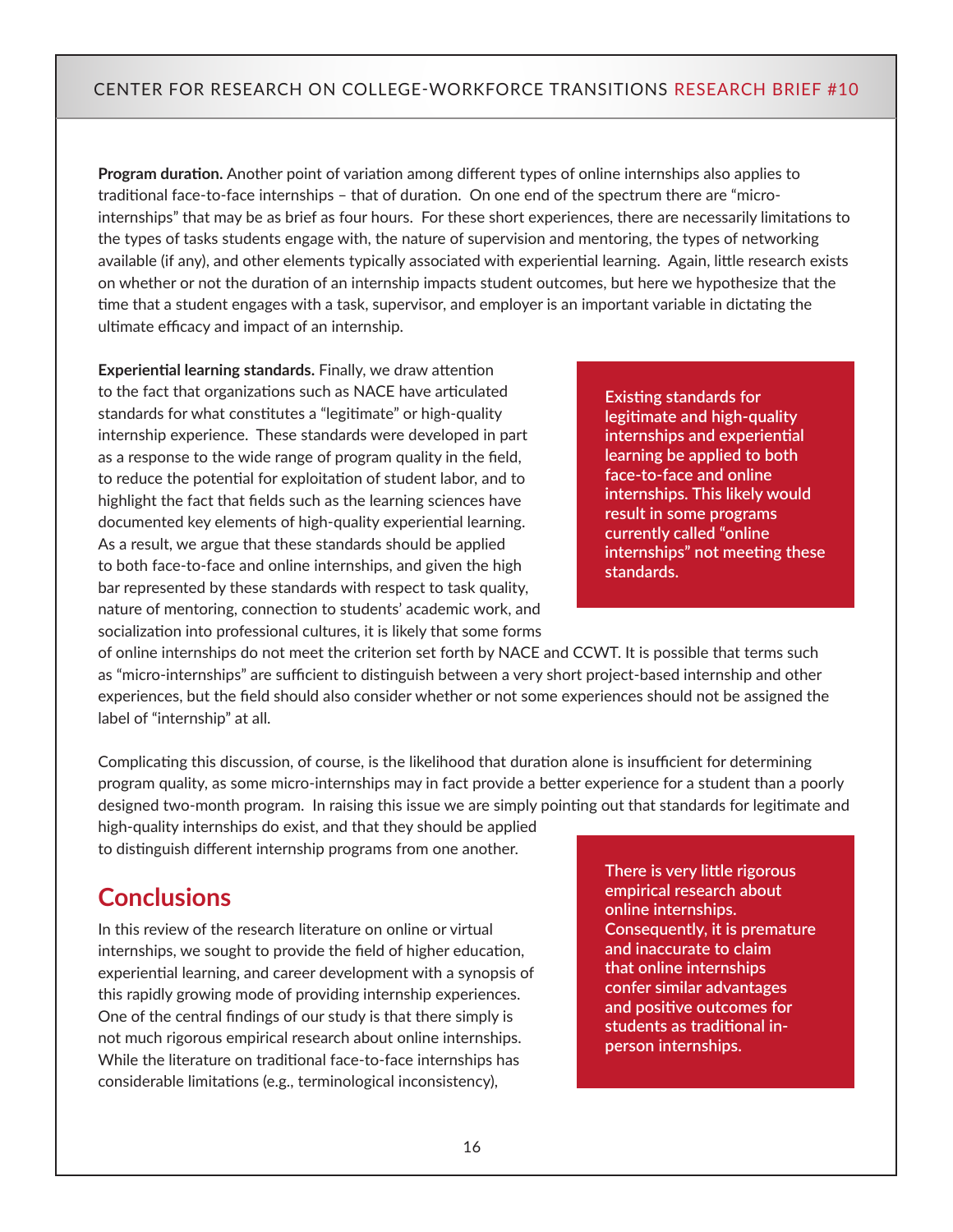researchers have consistently demonstrated that well-designed internships have positive impacts on college student academic, developmental, and labor market outcomes (see Hora, Wolfgram & Thompson, 2017). However, given the lack of research on online internships, it is premature and inaccurate to claim that they automatically confer similar advantages and positive outcomes to college students.

The nascent literature on online internships, however, does point to several findings that should be explored in greater detail in future research. Given the short duration of many online internships, the relationship between program length and other features of an internship (e.g., mentoring, task quality) and student outcomes should be studied in the future (Jeske & Linehan, 2020). With some studies indicating the importance of student interns being provided with clearly stated goals and expectations for their internship and consistent advising by both academic and organizational mentors (Dotson & Bian, 2013), the specific types of supervision required to make an online internship effective warrants additional study. Finally, with studies highlighting the importance of student interns' being self-motivated and self-regulated learners (Black & Bachman, 2007; Medeiros et al., 2015), research on the specific types of meta-cognitive aptitudes best help students succeed in an online internship should be conducted.

In addition to documenting the scope and nature of existing research, our review revealed that considerable variation exists in the modality such that the term "online internship" masks considerable variation. This state of affairs also applies to traditional face-to-face internships, where program elements such as duration and the quality of mentoring can vary considerably from employer to employer, and another layer of complexity is introduced when the internship is mediated by and conducted remotely through communication technologies. Consequently, understanding differences among types of online internships is a critical first step in improving the field's knowledge about these increasingly prominent programs in the higher education landscape.

Just as research has documented inconsistent use of terminology to describe and define virtual learning environments (e.g., e-learning, online learning, distance learning)(Moore, Dickson-Deane & Gaylen, 2011), it is also apparent that researchers of online internships use a variety of terms to describe different types of experiences. This is not simply a matter of semantics, as the use of different labels also include different expectations and perceptions about the nature and quality of these different modalities (Moore, Dickson-Deane & Gaylen, 2011), and the field of higher education should be wary about the label of "online internship" being applied to any type of work-based or work-integrated learning experience that also happens to take place in a virtual environment.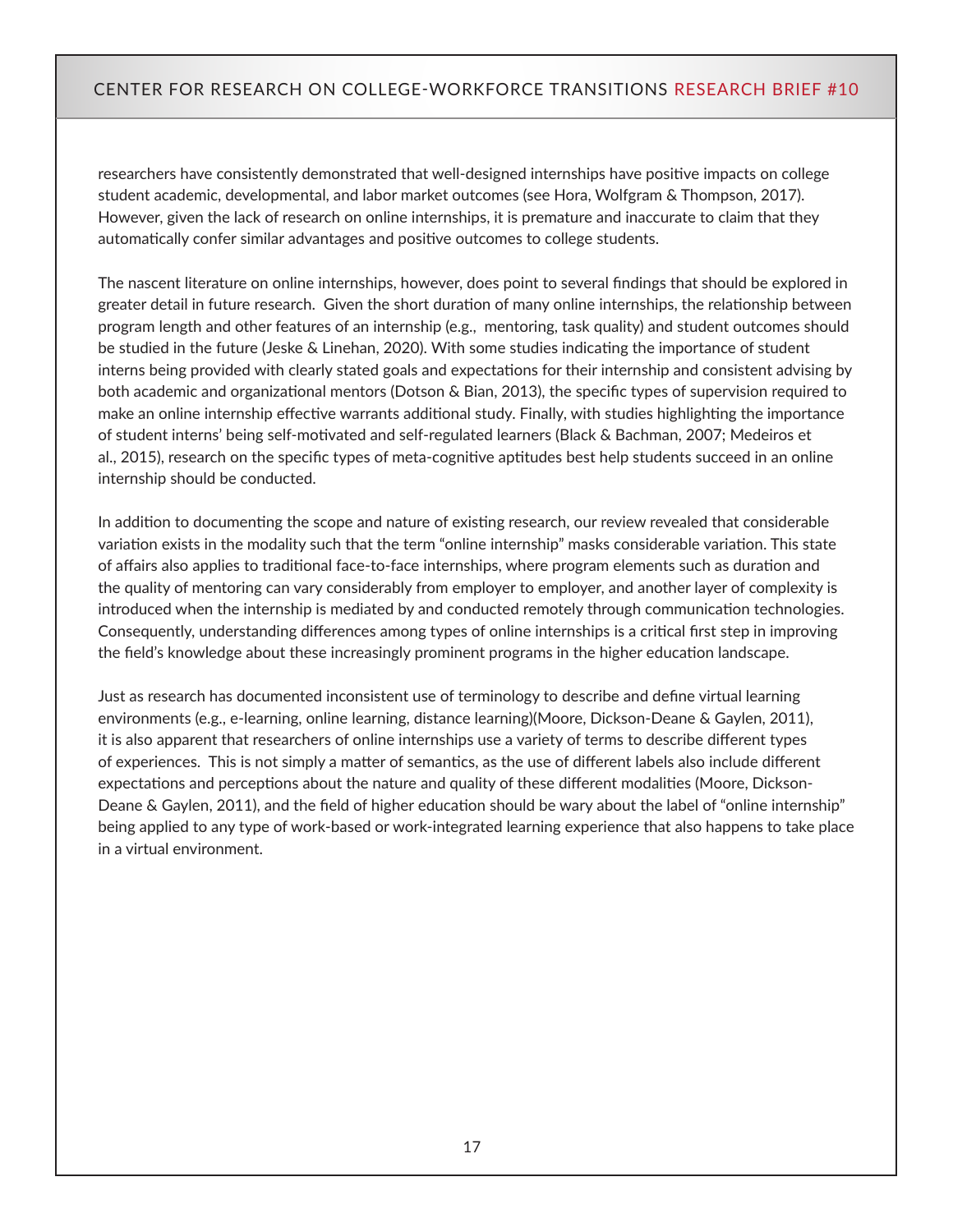## **Recommendations for students, higher education professionals and employers**

Based on our review of the empirical and practitioner literatures about online internships, we offer the following recommendations for students, postsecondary professionals and employers. These recommendations are grounded in criterion offered by NACE and CCWT regarding legitimate and high-quality internships as well as insights from papers and reports reviewed for this manuscript.

#### **What students should do when pursuing an online internship**

- Determine whether a short-term micro-internship or a longer-term internship program is desirable, while recognizing the pros and cons of each modality;
- Reflect on your ability to self-monitor and self-regulate your own work schedules and habits, seeking ways to improve them if these are not a strong suit;
- Ensure that you have sufficient information and communication technologies (e.g., laptop, internet access) and if not, seek assistance from your college and/or the host organization;
- Do background research on the host organization, ensuring that they are a legitimate organization;
- Ensure that the internship provider or host has a clear plan for your work and supervision; and,
- Seek opportunities with the internship host and/or your college for networking with other interns, professionals at the host organization, or alumni at your institution.

#### **What higher education professionals should do when offering online internships**

- Ensure that all students recognize the pros and cons, strengths and limitations, and other details regarding different types of online internships (e.g., micro-internships versus traditional internships offered remotely);
- When advocating for or advertising online internships, ensure that organizations are legitimate and that appropriate legal protections are in place (e.g., insurance, intellectual property agreements, etc.);
- Create procedures for receiving and then handling student complaints about harassment, discriminatory behavior, and other workplace-related issues;
- Create a diverse range of online internship opportunities that accommodate students' needs that include ambulatory, intellectual and other types of disabilities;
- Offer a pre-internship orientation for students where issues such as sufficient information and communication technologies, the importance of self-regulation and self-monitoring, professionalism in a remote environment, how to self-advocate, how to deal with harassment and/or discrimination, and related topics are addressed prior to the internship;
- Converse with organizations that have traditionally offered face-to-face internships to see if they can provide online internships, and if not, offer assistance in making the conversion from face-to-face to online;
- Create opportunities for students to regularly check-in with career advisors about the progress and quality of their online internship;
- Collect feedback from students about their experiences with online internships and continually improve how your college offers and supports them; and,
- Provide opportunities to supplement students' development of social and professional networks such as connecting student interns with alumni in their disciplines, holding virtual "coffee chats," and other ways to approximate the benefits of a face-to-face internship.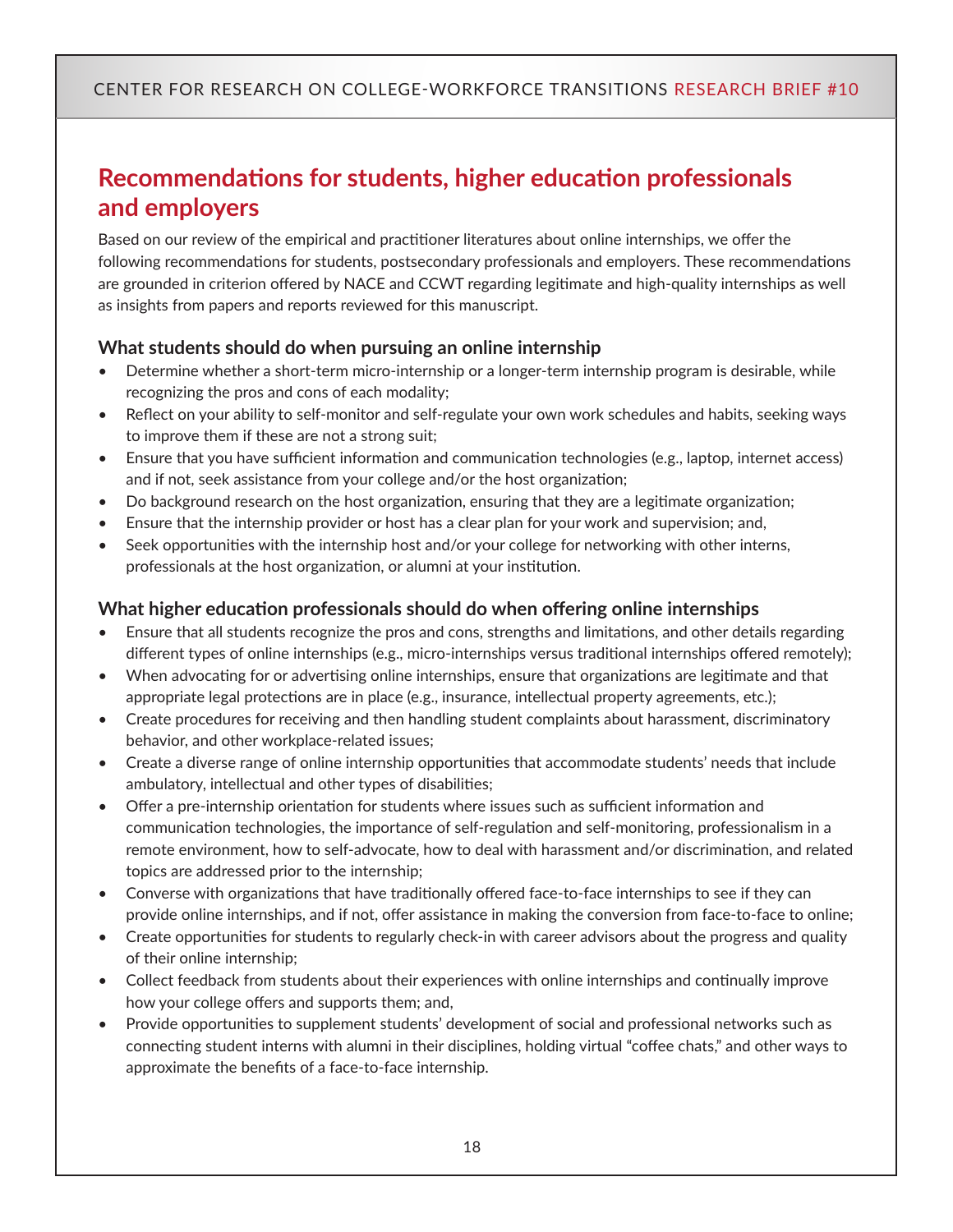#### **What employers should do when creating online internships**

- Consider ways to offer traditional face-to-face internships in an online environment, instead of offering micro-level projects;
- Determine if your organization has meaningful tasks and/or projects for students to perform, and if they represent a real learning opportunity for the student;
- Ensure that any legal issues or concerns (e.g., intellectual property rights) are addressed and conveyed to the student and/or host institutions;
- Ensure that trained mentors are on staff who can supervise the student throughout their internship, and that these mentors are also proficient at working with employees and/or interns across different racial and ethnic groups, gender identities, disability statuses, and other individual attributes and identities;
- Ensure that your organization has sufficient information and communication technology and protocols in place to host a remote intern;
- Hold a pre-internship orientation with students that includes information about company culture, clearly stated objectives and expectations for their work, opportunities for networking, and to answer any questions students may have; and,
- Provide opportunities for the student to provide feedback about their experience and engage in continuous improvement for future iterations of the program.

## **Next Steps**

Given the growing prominence and availability of online internships, particularly as the impacts of the COVID-19 pandemic re-shape the landscape of experiential learning for college students, it is critical that the field of higher education expand the evidentiary base on the nature and efficacy of these programs. In building an evidentiary base on online internships, we urge scholars to engage in both basic and applied research on the topic, and address questions such as:

- What are the impacts of online internships on student academic, psychosocial, health, and labor market outcomes?
- To what degree are low-income, first-generation college students, students from marginalized backgrounds, and working students participating in online internships?
- How, if at all, does the duration of an online internship influence student satisfaction and outcomes?
- What is the nature of supervision, task quality, and professional network development within different types of online internships?

As more college students pursue online internships, which remain a veritable "black box" of an educational experience, the educational research community will need to closely scrutinize whether online forms of workbased learning are effective, equitable and truly educational.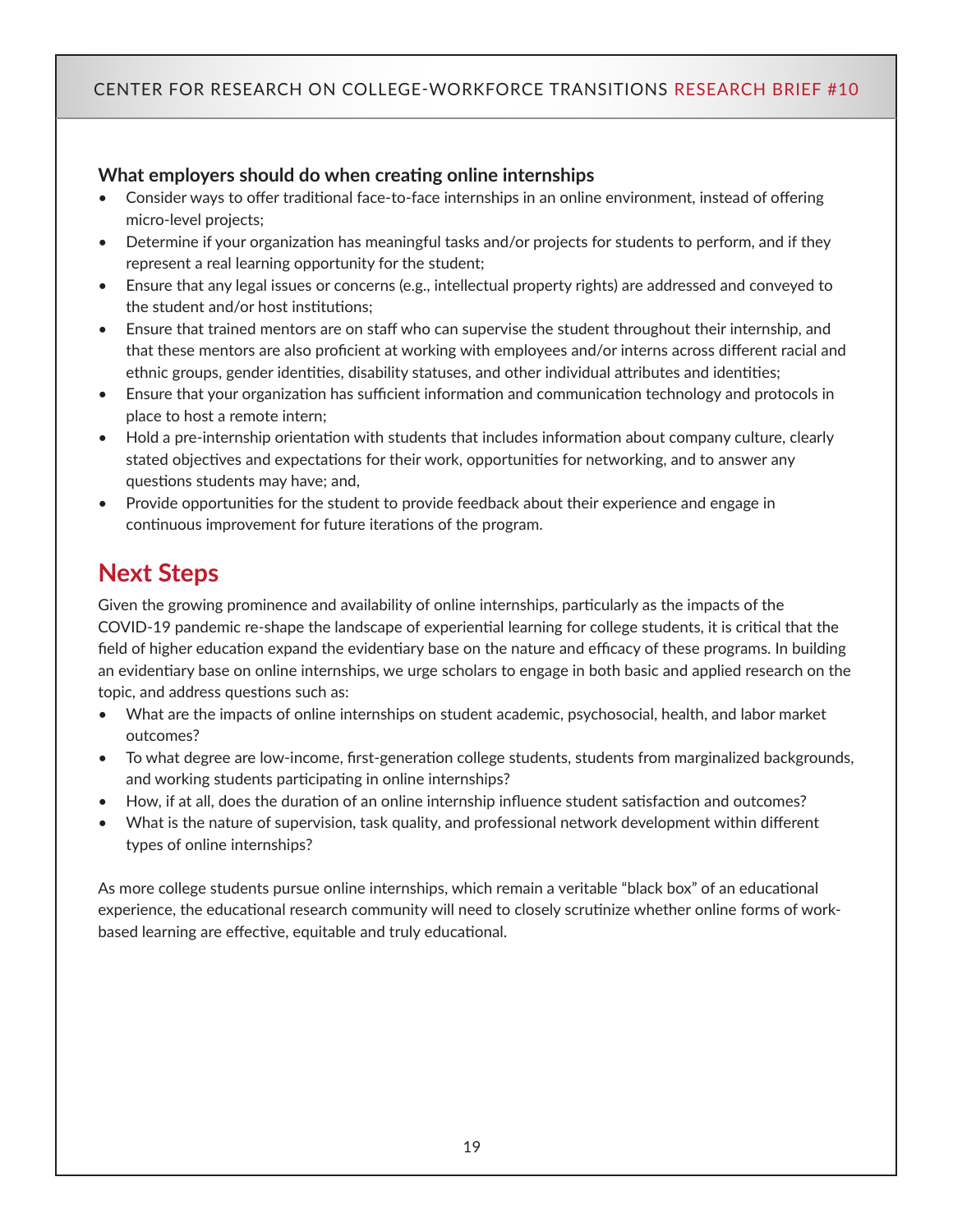### **References**

- Arastoopour, G., Shaffer, D. W., Swiecki, Z., Ruis, A. R., & Chesler, N. C. (2016). Teaching and assessing engineering design thinking with virtual internships and epistemic network analysis. *International Journal of Engineering Education, 32*(3), 1492-1501.
- Balamuralithara, B., & Woods, P. C. (2009). Virtual laboratories in engineering education: The simulation lab and remote lab. *Computer Applications in Engineering Education, 17*(1), 108-118.
- Bayerlein, L. (2014). Curriculum innovation in undergraduate accounting programmes through "virtual internships." *Education+Training, 57*(6), 673-684.
- Black, G., & Bachman, V. (2007). Virtual internships in the business accounting curriculum: A feasibility study. *Journal of Business Administration Online, 6*(2), 1-15.
- Braga, M. (May 3, 2020). Summer internship canceled? Not at these companies embracing virtual versions. USA Today. [https://www.usatoday.com/story/money/2020/05/03/coronavirus-companies-offering-virtual](https://www.usatoday.com/story/money/2020/05/03/coronavirus-companies-offering-virtual-internships-humana-goldman/3045256001/)[internships-humana-goldman/3045256001/](https://www.usatoday.com/story/money/2020/05/03/coronavirus-companies-offering-virtual-internships-humana-goldman/3045256001/)
- Bransford, J., Brophy, S., & Williams, S. (2000). When computer technologies meet the learning sciences: Issues and opportunities. *Journal of Applied Developmental Psychology, 21*(1), 59-84.
- Buchwald, E. (April 27, 2020). Coronavirus is upending summer internships how to make your mark if your internship is now virtual. MarketWatch. [https://www.marketwatch.com/story/it-comes-down-to-will-and](https://www.marketwatch.com/story/it-comes-down-to-will-and-creativity-coronavirus-is-upending-summer-internships-how-to-land-an-online-job-2020-04-23)[creativity-coronavirus-is-upending-summer-internships-how-to-land-an-online-job-2020-04-23.](https://www.marketwatch.com/story/it-comes-down-to-will-and-creativity-coronavirus-is-upending-summer-internships-how-to-land-an-online-job-2020-04-23)

Chegg Internships. (2020). Chegg Internships.<https://www.chegg.com/internships/>

- Chesler, N., Ruis, R., Collier, W., & Swieck, Z. (2015). A novel paradigm for engineering education: Virtual internships with individualized mentoring and assessment of engineering thinking. *Journal of Biomechanical Engineering, 137*(2), 1-8.
- Conroy, R., & Khan, R. (2009). Integrating virtual internships into online classrooms. *Journal of Commercial Biotechnology, 15*(2), 97-112.

Dewey, J. (1938/1997). *Experience and education.* New York, NY: Touchstone.

- DeWitt, D. M., & Rogers, C. (2009). Online Internships: A Successful Model. *International Journal of Educational Leadership Preparation, 4*(4), 1-6.
- Dotson, K. B., & Bian, H. (2013). Supervision on site: A critical factor in the online facilitated internship. *Quarterly Review of Distance Education, 14*(2), 51-62.
- Eastern Washington University (2020). Virtual internships: Employer guide. [https://inside.ewu.edu/](https://inside.ewu.edu/careercenter/virtual-internships-employer-guide) [careercenter/virtual-internships-employer-guide](https://inside.ewu.edu/careercenter/virtual-internships-employer-guide).
- Fisher, J.F. (Sept 17, 2019). Micro-internships: Just a gig or a promising gateway? Christensen Institute. [https://](https://www.christenseninstitute.org/blog/micro-internships-just-a-gig-or-a-promising-gateway/) [www.christenseninstitute.org/blog/micro-internships-just-a-gig-or-a-promising-gateway/](https://www.christenseninstitute.org/blog/micro-internships-just-a-gig-or-a-promising-gateway/)
- Franks, P. C., & Oliver, G. C. (2012). Experiential learning and international collaboration opportunities: virtual internships. *Library Review, 61*(4), 272-285.
- Goldsmith, L., & Martin, G. E. (2009). Developing and implementing an effective online educational leadership internship. *International Journal of Educational Leadership Preparation, 4*(1), n1.
- Handshake. (2020). Creative ways to make your virtual internship a success. [https://learn.joinhandshake.com/](https://learn.joinhandshake.com/employers/creative-ways-to-make-your-virtual-internship-a-success/) [employers/creative-ways-to-make-your-virtual-internship-a-success/](https://learn.joinhandshake.com/employers/creative-ways-to-make-your-virtual-internship-a-success/)
- Heinrichs, W. L., Youngblood, P., Harter, P. M., & Dev, P. (2008). Simulation for team training and assessment: case studies of online training with virtual worlds. *World Journal of Surgery, 32*(2), 161-170.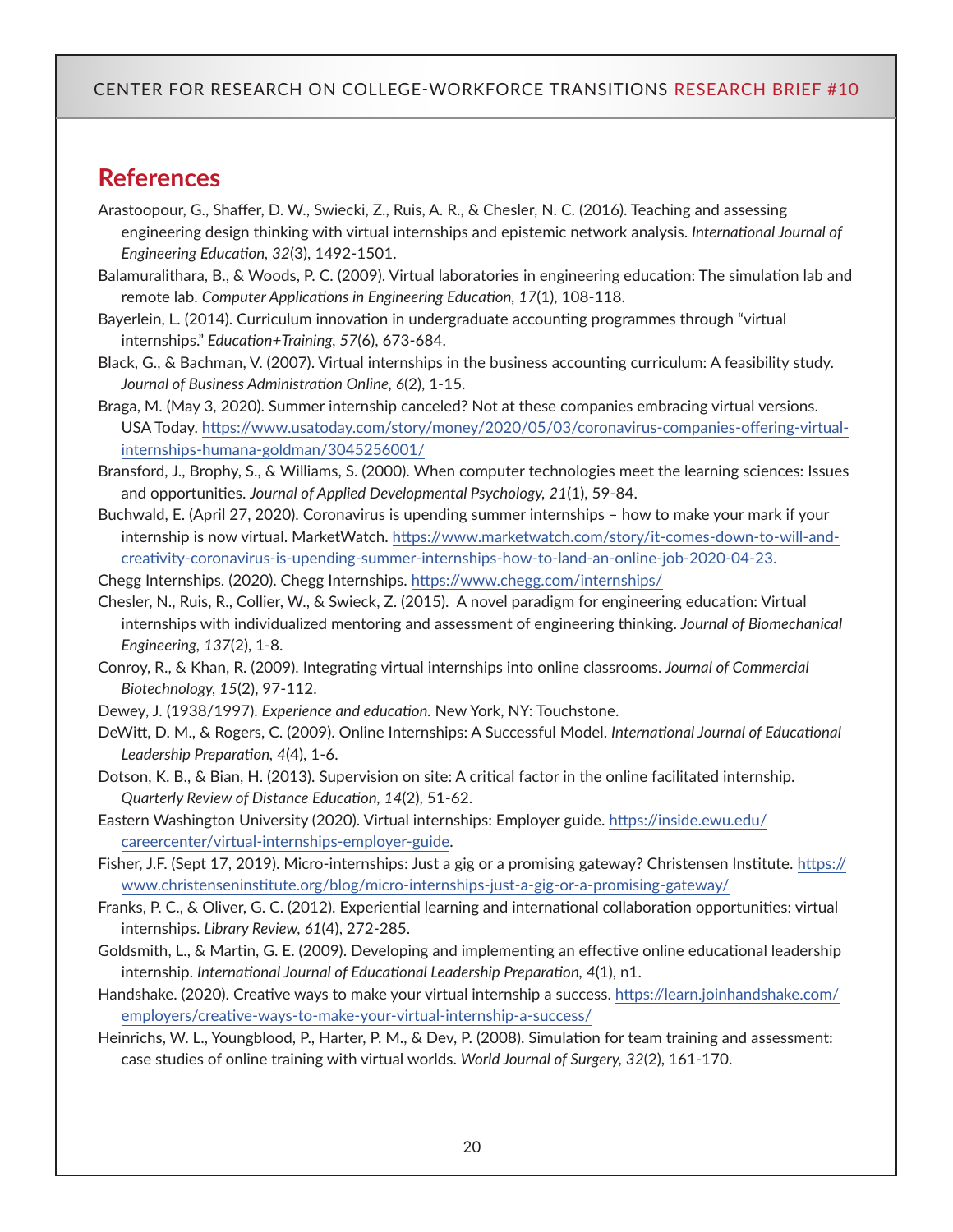Hora, M.T., Wolfgram, M., & Thompson, S. (2017). What do we know about the impacts of internships on student outcomes? Results from a preliminary review of the scholarly and practitioner literatures. *Center for Research on College-Workforce Transitions Research Brief #2.* University of Wisconsin-Madison.

Jackson, D. (2015). Employability skill development in work-integrated learning: Barriers and best practice. *Studies in Higher Education, 40*(2), 350-367.

Jeske, D. & Linehan, C. (2020). Mentoring and skill development in e-internships. *Journal of Work-Applied Management.*

Jeske, D., & Axtell, C. M. (2017). Effort and Reward Effects: Appreciation and Self-Rated Performance in e-Internships. *Social Sciences, 6*(4), 1-14.

[Jeske, D.](https://www-emerald-com.ezproxy.library.wisc.edu/insight/search?q=Debora%20Jeske) and [Axtell, C.M.](https://www-emerald-com.ezproxy.library.wisc.edu/insight/search?q=Carolyn%20M.%20Axtell) (2016), How to run successful e-internships: a case for organizational learning. *[Development and Learning in Organizations,](https://www-emerald-com.ezproxy.library.wisc.edu/insight/publication/issn/1477-7282) 30*(2), 18-21.

Jeske, D. & Axtell, C. (2013). e-Internships: prevalence, characteristics and role of student perspectives. *Internet Research, 24*(4), 457-473.

[Kraft, C.,](https://www-emerald-com.ezproxy.library.wisc.edu/insight/search?q=Carina%20Kraft) [Jeske, D.](https://www-emerald-com.ezproxy.library.wisc.edu/insight/search?q=Debora%20Jeske) and [Bayerlein, L.](https://www-emerald-com.ezproxy.library.wisc.edu/insight/search?q=Leopold%20Bayerlein) (2019). Seeking diversity? Consider virtual internships. *Strategic HR Review, Vol. 18* No. 3, pp. 133-137.

Lansu, A., Lohr, A., & van Dorp, K.J. (2009). Professional development by e-learning: Examples of effective remote internship models. Paper presented at the M-2009 23rd ICDE World Conference on Open Learning and Distance Education, June 9th 2009, Maastricht (NL).

Leath, B. (2009). Solving the challenges of the virtual workplace for interns. *Young Scholars in Writing, 6,* 3-11.

Littlefield, J., Delclos, V. R., Lever, S., Clayton, K. N., Bransford, J. D., & Franks, J. J. (1988). Learning LOGO: Method of teaching, transfer of general skills, and attitudes toward school and computers. In R. E. Mayer (Ed.), *Teaching and learning computer programming: Multiple research perspectives* (pp. 111–135). Lawrence Erlbaum Associates, Inc.

Liu, X., Liu, S., Lee, S., & Magjuka, R. J. (2010). Cultural differences in online learning: International student perceptions. *Educational Technology & Society, 13*(3), 177-188.

Lumpkin, L. (May 3, 2020). Coronavirus blew up summer internships, forcing students and employers to get creative. *The Washington Post.* [https://www.washingtonpost.com/local/education/coronavirus-blew-up](https://www.washingtonpost.com/local/education/coronavirus-blew-up-summer-internships-forcing-students-and-employers-to-get-creative/2020/05/03/7f2708ae-83dd-11ea-a3eb-e9fc93160703_story.html)[summer-internships-forcing-students-and-employers-to-get-creative/2020/05/03/7f2708ae-83dd-11ea](https://www.washingtonpost.com/local/education/coronavirus-blew-up-summer-internships-forcing-students-and-employers-to-get-creative/2020/05/03/7f2708ae-83dd-11ea-a3eb-e9fc93160703_story.html)[a3eb-e9fc93160703\\_story.html](https://www.washingtonpost.com/local/education/coronavirus-blew-up-summer-internships-forcing-students-and-employers-to-get-creative/2020/05/03/7f2708ae-83dd-11ea-a3eb-e9fc93160703_story.html)

Marr, M. (2019, March). Virtual international internships in an online international business program. In *Developments in Business Simulation and Experiential Learning: Proceedings of the Annual ABSEL conference*  (Vol. 46).

Medeiros, A. R., Ìcen, D., Morciano, E. A., & Cortesão, M. (2015, March). Using virtual internships as an innovative learning technique. In *2015 IEEE Global Engineering Education Conference (EDUCON)* (pp. 262- 266). IEEE.

Moore, J. L., Dickson-Deane, C., & Galyen, K. (2011). e-Learning, online learning, and distance learning environments: Are they the same? *The Internet and Higher Education, 14*(2), 129-135.

Mullen, G. E., & Tallent-Runnels, M. K. (2006). Student outcomes and perceptions of instructors' demands and support in online and traditional classrooms. *The Internet and Higher Education, 9*(4), 257-266.

National Association of Colleges and Employers (2020). Best practices for supporting students remotely. National Association of Colleges and Employers. [https://www.naceweb.org/talent-acquisition/best-practices/](https://www.naceweb.org/talent-acquisition/best-practices/best-practices-for-supporting-students-remotely/)

[best-practices-for-supporting-students-remotely/](https://www.naceweb.org/talent-acquisition/best-practices/best-practices-for-supporting-students-remotely/)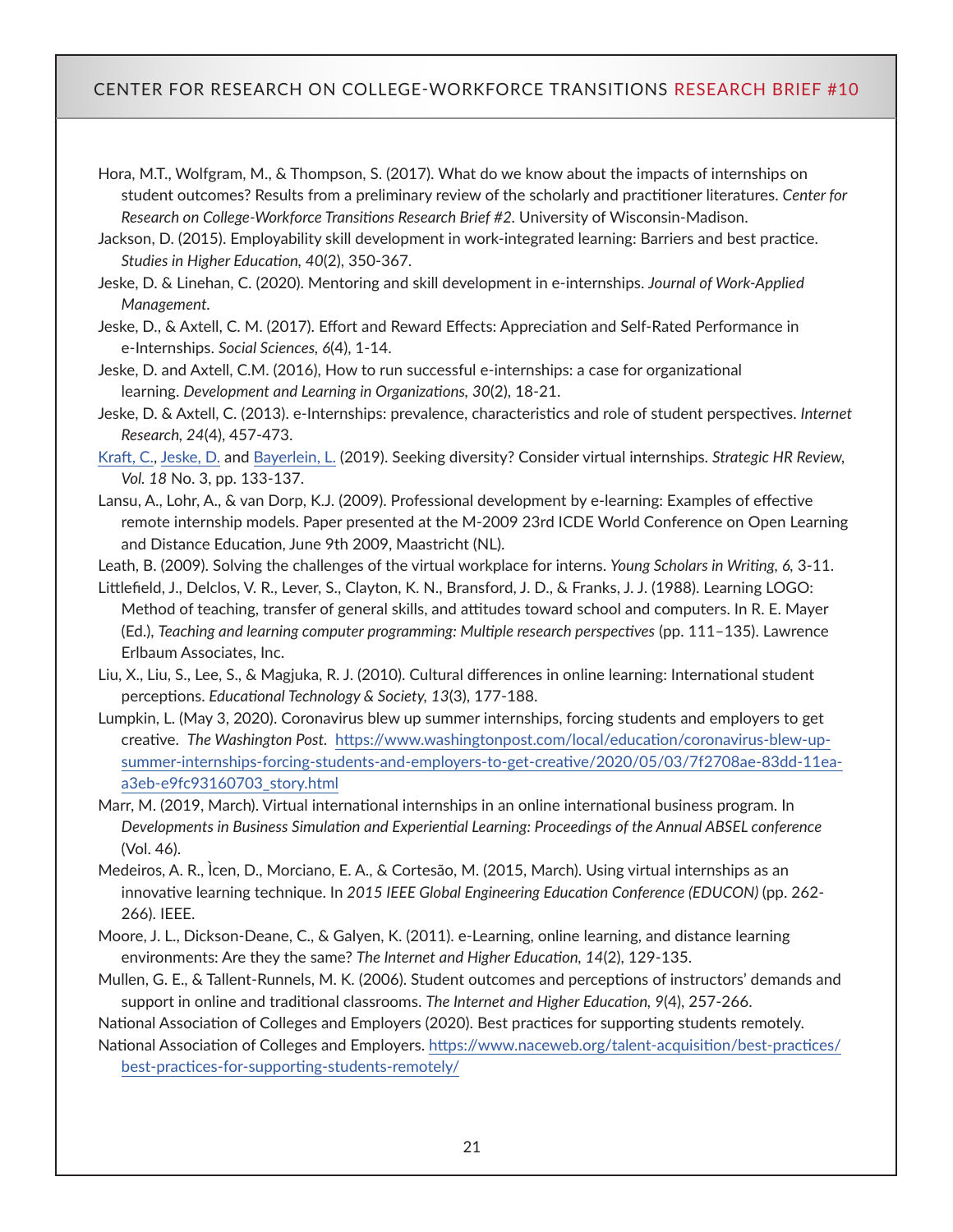National Association of Colleges and Employers (2018). Position statement: U.S. Internships. National Association of Colleges and Employers. [https://www.naceweb.org/about-us/advocacy/position-statements/](https://www.naceweb.org/about-us/advocacy/position-statements/position-statement-us-internships/) [position-statement-us-internships/](https://www.naceweb.org/about-us/advocacy/position-statements/position-statement-us-internships/)

National Survey of Student Engagement (2018). *Engagement insights: Survey findings on the quality of undergraduate education.* Bloomington, IN: NSSE.

- Op de Beeck, I., & Van Petegem, W. (2013). Virtual mobility: an alternative or complement to physical mobility?. *ERACON 2011 & 2012 Dual Year Proceedings,* 151-160.
- Ouyang, F., & Scharber, C. (2017). The influences of an experienced instructor's discussion design and facilitation on an online learning community development: A social network analysis study. *The Internet and Higher Education, 35,* 34-47.

Parker Dewey (2020). Parker Dewey.<https://www.parkerdewey.com/>

- Pike, P. D. (2015). Using a synchronous online teaching internship to develop pedagogical skills and explore teacher identity: A case study. *Journal of Music, Technology & Education, 8*(3), 227-242.
- Resnick, L. B. (1987). The 1987 presidential address learning in school and out. *Educational Researcher, 16*(9), 13-54.
- Ruggiero, D. & Boehm, J. (2016). Design and development of a learning design virtual internship program. *International Review if Research in Open and Distributed Learning, 17*(4), 105-120.
- Shambaugh, J., Nunn, R., & Bauer, L. (2018). *Independent workers and the modern labor market.* Washington, DC: The Brookings Institution.
- Silva, P., Lopes, B., Costa, M., Melo, A. I., Dias, G. P., Brito, E., & Seabra, D. (2018). The million-dollar question: can internships boost employment? *Studies in Higher Education, 43*(1), 2-21.
- Suzuki, R., Salehi, N., Lam, M. S., Marroquin, J. C., & Bernstein, M. S. (2016, May). Atelier: Repurposing expert crowdsourcing tasks as micro-internships. In *Proceedings of the 2016 CHI Conference on Human Factors in Computing Systems* (pp. 2645-2656).
- Sykes, D. M., & Roy, J. (2017). A review of internship opportunities in online learning: Building a new conceptual framework for a self-regulated internship in hospitality. *International Journal of E-Learning & Distance Education/Revue internationale du e-learning et la formation à distance, 32*(1), 1-17.
- Torraco, R. J. (2005). Writing integrative literature reviews: Guidelines and examples. *Human Resource Development Review, 4*(3), 356-367.
- Van Dorp, K. J. (2008). A premier European platform for clearing e-internships. *British Journal of Educational Technology, 39*(1), 175-179.
- Virtual Internships (2020). VirtualInternships.com. <https://www.virtualinternships.com/>

Vriens, M., Op de Beeck, I., De Gruyter, J., & Van Petegem, W. (2010). Virtual placements: improving the international work experience of students. In *EDULEARN 2010. 2nd International Conference on Education and New Learning Technologies* (pp. 1175-1183). International Association of Technology, Education and Development (IATED); Spain.

- Ward, L. S., & Killian, P. (2011). Virtual community internships in the classroom: Testing an intervention. *Nurse educator, 36*(1), 40-44.
- Waters, S., & Russell, W. (2016). Virtually Ready? Pre-service teachers' perceptions of a virtual internship experience. *Research in Social Sciences and Technology, 1*(1), 1-23.
- Wiggins, G. & McTighe, J. (2005). *Understanding by design (2nd ed.).* Alexandria, VA: Association for Supervision and Curriculum Development.
- Zimmerman, B. J., & Schunk, D. H. (Eds.). (2001). *Self-regulated learning and academic achievement: Theoretical perspectives.* Routledge.